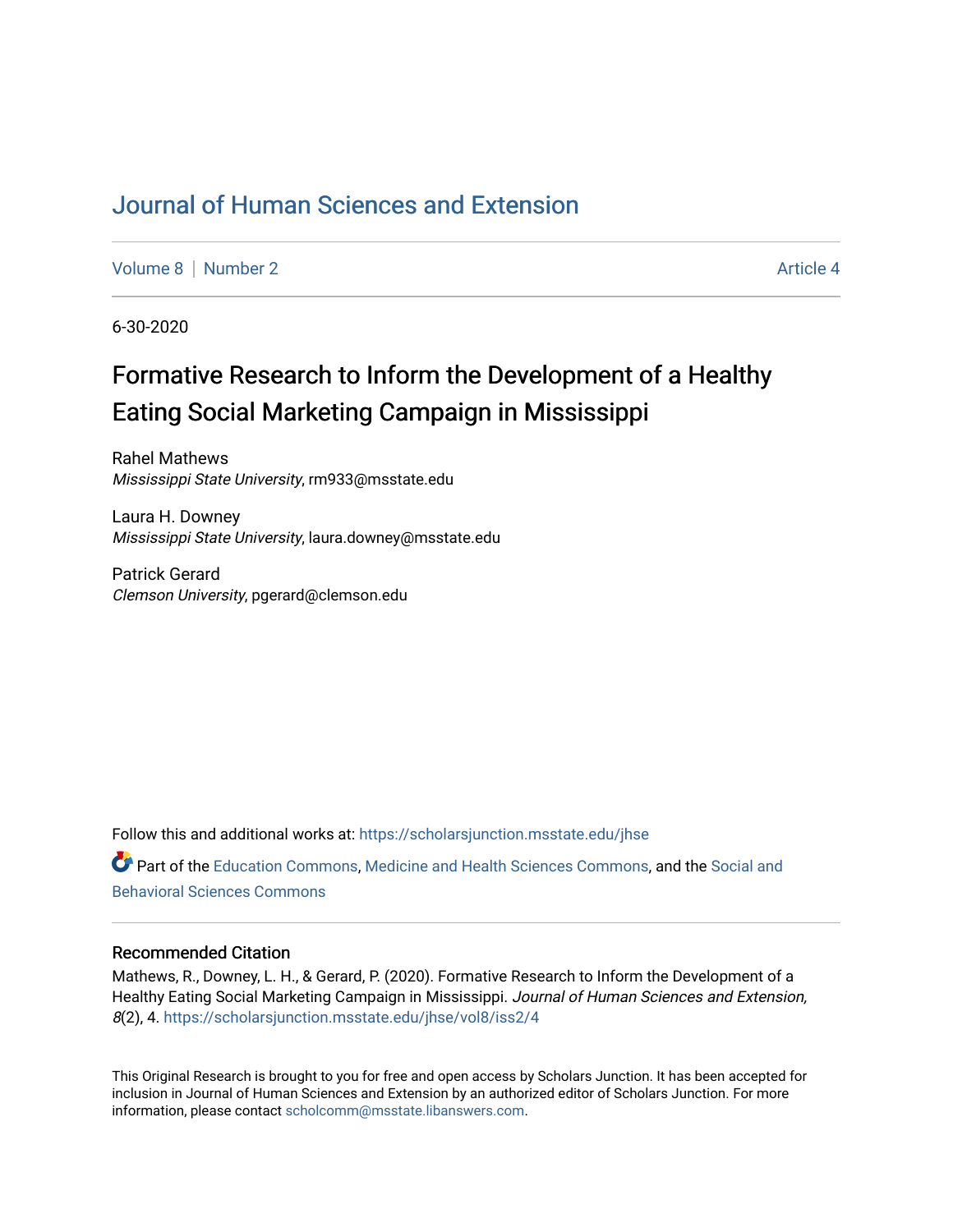# Formative Research to Inform the Development of a Healthy Eating Social Marketing Campaign in Mississippi

#### Acknowledgments

The authors acknowledge staff and students from theOffice of Nutrition Education at Mississippi State University for their role in the development and implementation of the survey. The authors also wish to acknowledge this manuscript is derived from the dissertation, "Use of formative research to develop a healthy eating social marketing campaign for low resource families in Mississippi "by the first author.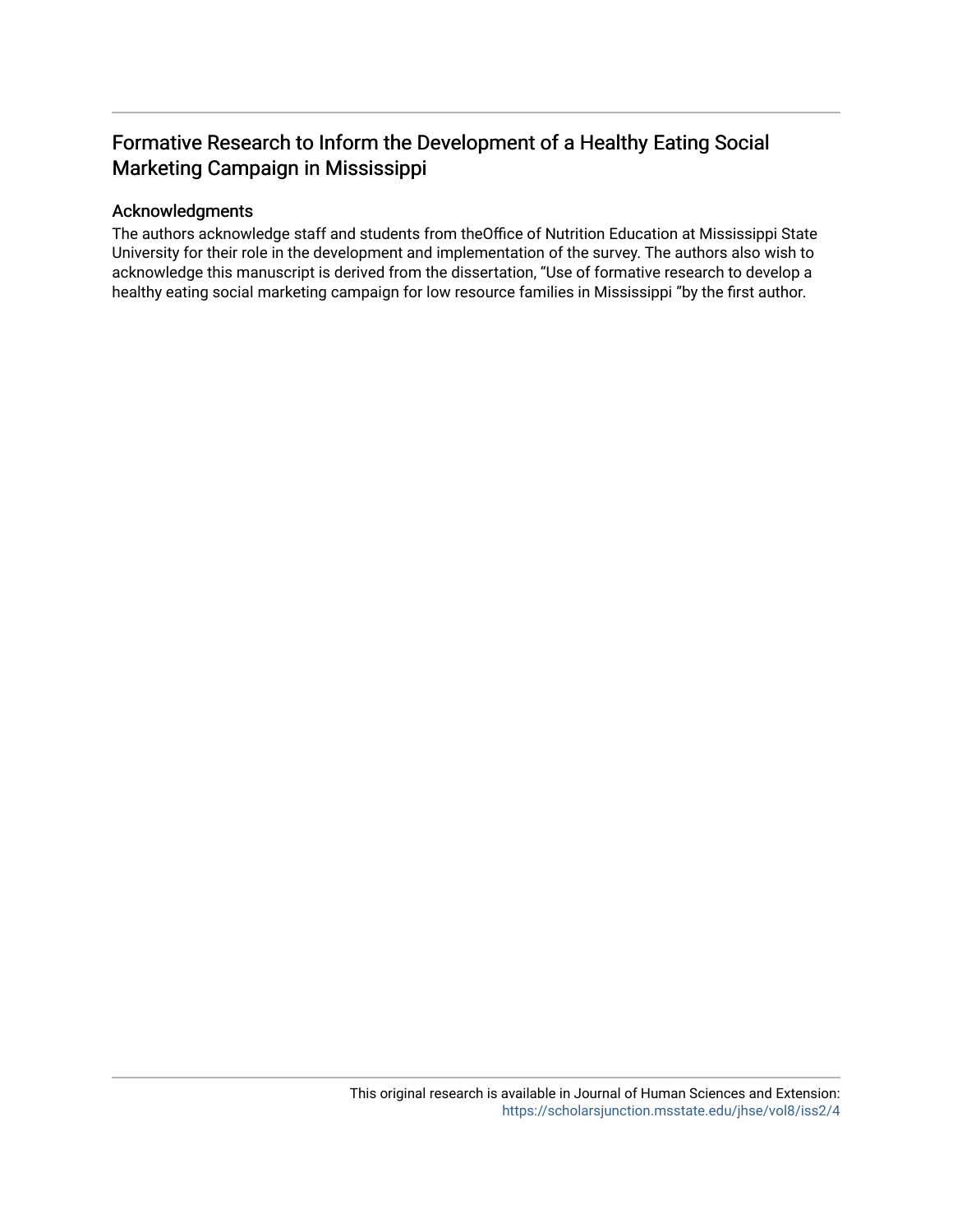# **Formative Research to Inform the Development of a Healthy Eating Social Marketing Campaign in Mississippi**

**Rahel Mathews Laura Downey** *Mississippi State University*

# **Patrick Gerard**

*Clemson University*

*Mississippi leads the nation in child obesity, chronic diseases, poverty, and food insecurity. Stemming the long-term consequences of high obesity rates will require a cultural attitude and behavioral shift towards healthy eating. This study explored the perceptions, beliefs, practices, and self-efficacy towards healthy eating among limited resource Mississippi parents to inform a SNAP-Ed social marketing campaign. A statewide telephone survey was conducted with incomeeligible or current SNAP recipients who provided or prepared food for children in their household. Likert-type scale questions measured intrapersonal factors, selfefficacy, and practices regarding healthy eating, such as shopping and meal planning. A total of 206 surveys were analyzed. Seventy-nine percent (n=163) of participants were currently receiving SNAP benefits. Healthy eating was perceived as balanced meals and fruits and vegetables. Though 60% agreed that cost was a barrier to eating more fruits and vegetables, 90% of participants had positive attitudes and beliefs towards healthy eating. In summary, Mississippi parents with limited resources were interested in providing healthy balanced meals but faced cost as the major barrier. A social marketing message with this population can be effective in emphasizing affordable healthy meals.* 

*Keywords*: healthy eating, low income, limited resource, children, SNAP, families, Mississippi, social marketing

# **Introduction**

The U.S. prevalence of obesity for children is an alarming 17% (Ogden et al., 2015), making it one of the primary public health burdens in the U.S. A growing number of children experience chronic health problems such as type II diabetes, hypertension, and other adult-onset adverse health outcomes during childhood. Moreover, childhood obesity may be associated with an increased likelihood of adult obesity (Freedman et al., 2007; Kaur et al., 2015; Singh et al., 2008).

Direct correspondence to Rahel Mathews at rm933@msstate.edu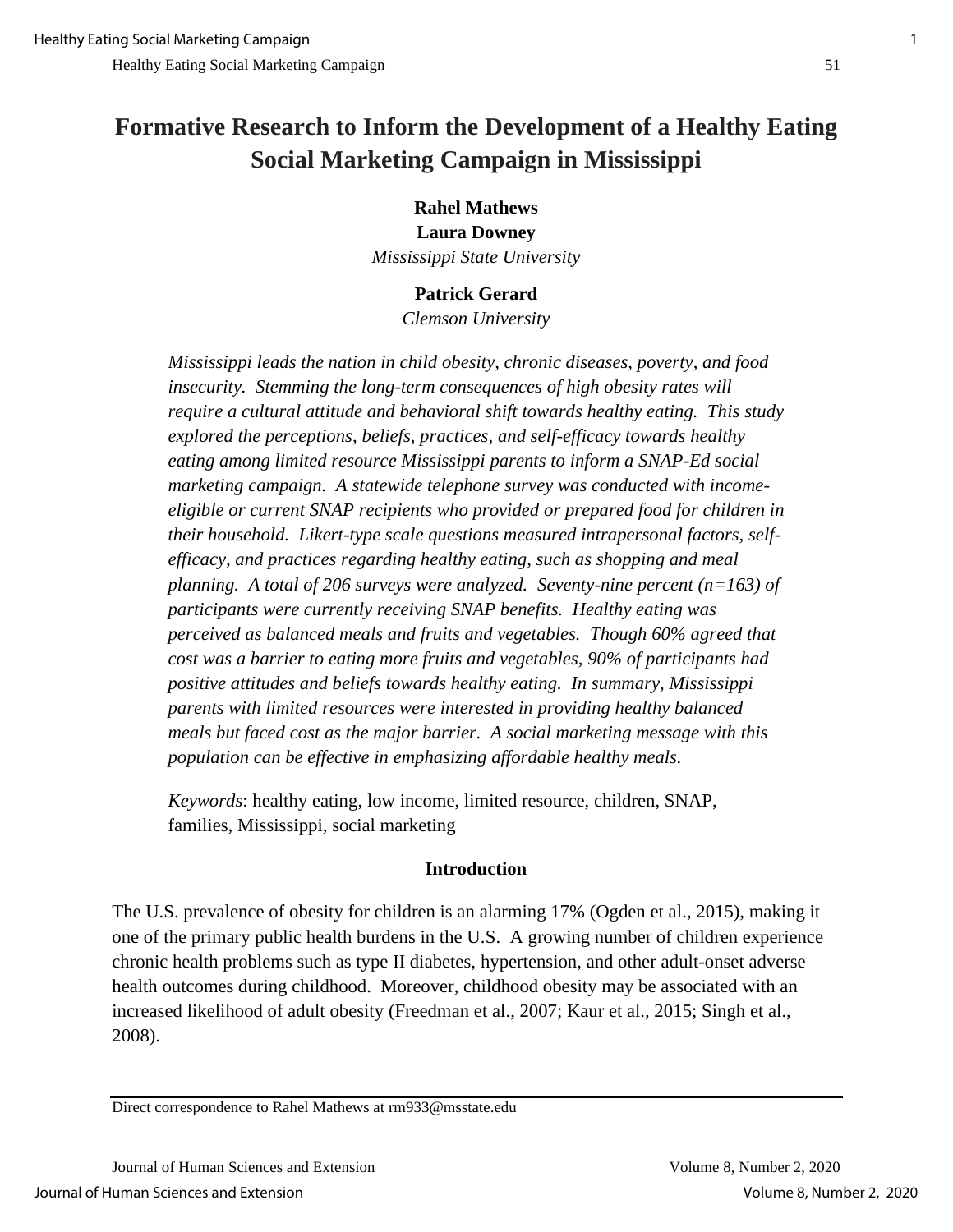Social inequalities such as socioeconomic status (Singh et al., 2010) and food insecurity (Kaur et al., 2015) may explain disproportionate obesity rates among minority adults and children. Mississippi has one of the highest rates of childhood obesity (Robert Wood Johnson Foundation, 2017, 2018) compounded by high rates of poverty and food insecurity. About 20% of Mississippi residents live below the federal poverty rate, while in many counties, the poverty rate is estimated as high as 35%. Poverty rates for children in Mississippi are estimated to be as high as 28% (U.S. Department of Agriculture-Economic Research Service, 2017). About 20% of Mississippi households are estimated to be food insecure, and 7.3% are deemed to have very low food security; these rates are significantly higher than the national averages of food insecurity (12.7% and 5.0% respectively) (Coleman-Jensen et al., 2016).

To reduce the risk of obesity and chronic diseases, the U.S. Dietary Guidelines for Americans recommended a balanced diet along with physical activity for a healthy lifestyle (U.S. Department of Health and Human Services & U.S. Department of Agriculture, 2015). Healthy eating was defined by the U.S. Dietary Guidelines, as "healthy dietary patterns over a lifetime, emphasizing vegetables and fruits, planning fresh meals cooked at home, and offering variety" (U.S. Department of Health and Human Services & U.S. Department of Agriculture, 2015). National data and literature suggest that while most Americans are not meeting these recommendations for healthy eating (Andreyeva et al., 2015), taste and convenience have been cited as priorities over nutrition or health for many decades (Glanz et al., 1998). Those who have limited resources and are food insecure are particularly vulnerable to lower dietary quality (Andreyeva et al., 2015; Krebs-Smith et al., 2010) and may suffer from both obesity and hunger. The literature discusses that the reasons why food insecure populations are both hungry and obese are multifactorial; these factors may include the availability of fresh foods, accessibility, and cost (Drewnowski, 2004; Laraia et al., 2017; Robinson, 2008). These factors, in turn, influence personal perceptions and confidence that healthy eating is possible on a budget (Dammann & Smith, 2009). Preventing the further growth of childhood obesity, in the context of poverty and food insecurity, will require a major cultural attitude and behavioral shift towards healthy eating.

The Supplemental Nutrition Assistance Program (SNAP) is the largest of the U.S. Department of Agriculture's (USDA) nutrition assistance programs and aims to provide relief from food insecurity and improve the nutritional status of low-income individuals (USDA, 2017). SNAP-Ed is a federally funded grant program that provides nutrition education and obesity prevention to persons eligible for the program. The purpose of the SNAP-Ed Program is to assist eligible families in making food choices consistent with the U.S. Dietary Guidelines definitions of healthy eating (USDA, 2017). For example, SNAP-Ed encourages individuals who are making food choices for their families to learn about nutrition and plan meals on a budget. Among many nutrition education strategies, SNAP-Ed supports social marketing as an effective method to guide SNAP recipients to healthy eating on a budget (USDA, 2017). Social marketing is a type of nutrition education intervention that can reach a large population (Thomson & Ravia, 2011).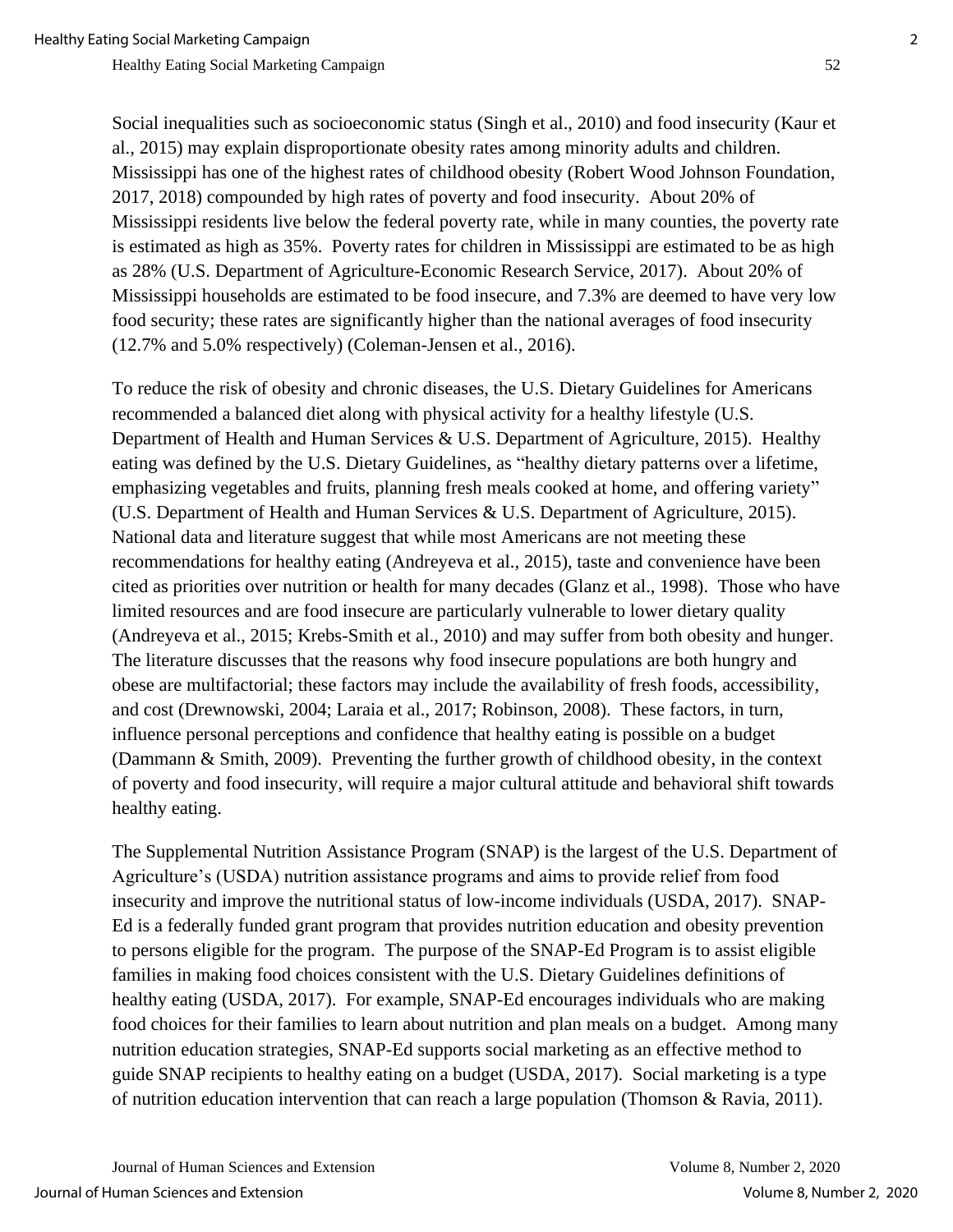Using social marketing, SNAP-Ed could shift the current food environment to a culture of healthy eating.

# **Social Marketing and Formative Research**

Social marketing is the concept of changing behavior on a population level by marketing a socially desirable change. "Social marketing is the application of commercial marketing technologies to the analysis, planning, execution, and evaluation of programs designed to influence the voluntary behavior of target audiences to improve their personal welfare and that of their society.*"* (Andreasen, 1995, p. 7). Social marketing is implemented as a type of nutrition education and promotion campaign, but its goal is more than just communicating facts. The goal of social marketing is to change behavior for a greater social good (Andreasen, 1994, 1995).

Social marketing is deemed successful when large populations voluntarily change behavior to a new behavior that will be beneficial to them (Andreasen, 1995). Behavior change includes strengthening a desired behavior and/or eliminating an undesirable behavior. It is the behavior change bottom line that makes social marketing resemble commercial marketing in comparison to most health promotion methods.

To better capture the effectiveness of a social marketing campaign on behavior change, formative research should be conducted prior to the campaign. The critical point of formative research for social marketing is to determine the customer orientation, which includes (a) narrowing the target consumer, (b) what are their perceptions, attitudes, and intrapersonal factors, and (c) barriers and challenges to making behavior change. Most importantly, formative research can surmise if the target consumer is ready to change behavior (Andreasen, 1994, 1995). For example, if a large proportion of the target audience has no knowledge about healthy eating or has rejected healthy eating, then social marketing is not appropriate. In that case, large segments of the audience will need basic education to be informed of the topic and start the process of changing attitudes. On the other hand, if the target audience is knowledgeable and has some positive attitudes, the implication would be that the social marketing campaign could be successful in changing behavior (Andreasen, 1994).

The understanding of customer orientation is then used to develop the marketing mix (the product, price, place, and promotion). After thoroughly understanding the target customer and barriers, marketing methods can be applied to refine a message that offers an exchange, or alternate behavior (Cairns & Stead, 2009). In this case, a message would support healthy eating and address barriers.

# **Literature Review**

Researchers have recognized the low diet quality and high rates of obesity among children and adults in Mississippi. Most of the literature from Mississippi which documents community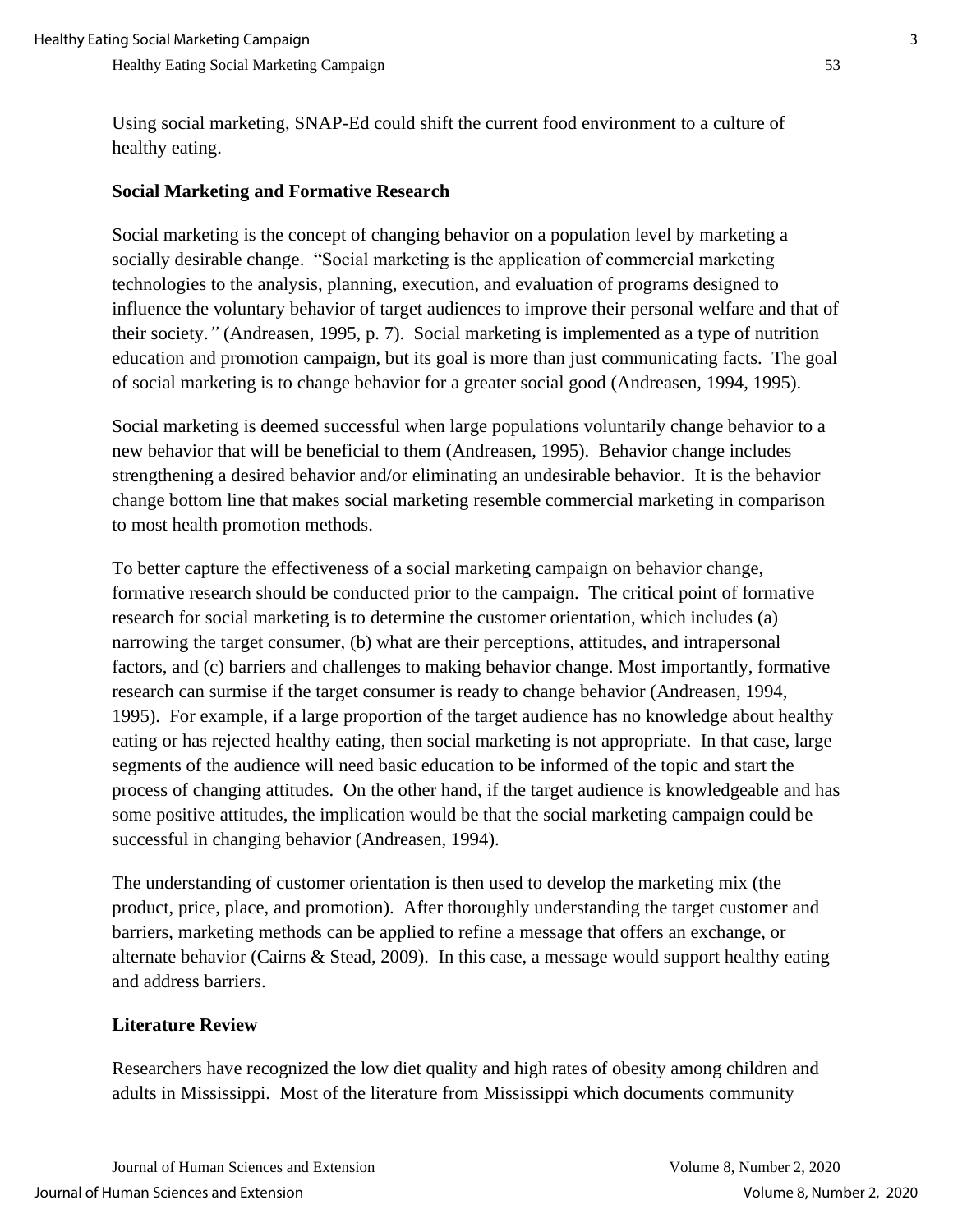perceptions of health problems were primarily focused regionally on the Delta region (Gray et al., 2016; Huye et al., 2014; Johnson et al., 2008; McCabe-Sellers et al., 2007; Ndirangu et al.,

2007; Smith et al., 1999; Tucker et al., 2005; Yadrick et al., 2001). Among the literature that discusses intervention planning, one study described focus groups to be used in the planning of a nutrition intervention (Huye et al., 2014). One statewide study explored the acceptance of changing school environments to provide healthful beverages in vending machines (Brown & Tammineni, 2009), while another statewide survey asked teachers their perspective on implementing nutrition competencies in their lesson plans (Lambert et al., 2010). While these studies demonstrated the need for and feasibility of health and nutrition intervention, there have not been any statewide studies that documented the perceptions and intrapersonal factors of healthy eating among limited resource parents. This current study will fill a gap and provide formative research for a statewide social marketing campaign.

#### **Purpose**

This study investigated perceptions and intrapersonal factors influencing healthy eating in Mississippi to inform SNAP-Ed's social marketing strategy. The focus of the study was adults who provided food in households with children, essentially parents and caretakers of children.

#### **Methods**

#### **Study Design and Data Collection**

This descriptive study was conducted by administering a statewide telephone survey in 2014 with persons aged 18 and older who provided or prepared food in their household. The survey protocol was developed jointly by the staff from the Office of Nutrition Education, SNAP-ED program, and a contracting survey research group. Both cellular and landline telephone numbers were obtained from public lists and randomly dialed with computer-assisted techniques. Each telephone number was dialed a maximum of eight times. Completed interviews lasted no more than 12 minutes and were conducted by trained staff from the contracting group.

# **Eligibility**

Participants were required to be aged 18 or older and provide or prepare food in their household. Participants were included in this survey based on their eligibility for SNAP. They were asked two screening questions: (a) if they were currently receiving SNAP benefits and (b) household size and monthly income. Those who met the criteria for SNAP benefits were asked to complete the survey. Survey participants were also required to speak English.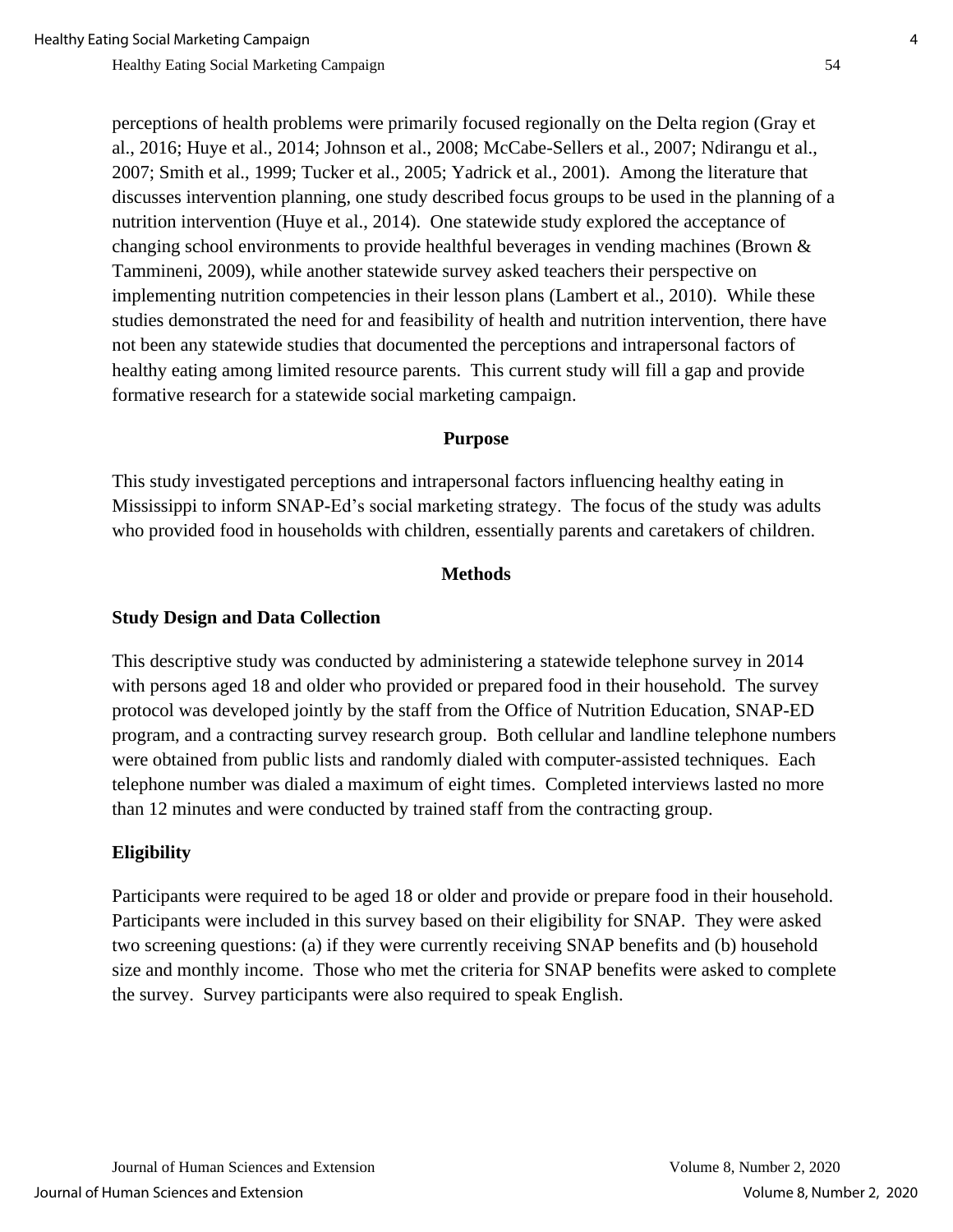### **Survey**

The development of the survey question items was guided by both the theory of planned behavior (Ajzen, 1991) and the social cognitive theory (Bandura, 2001). The questions were adapted from literature which had applied these behavioral theories (Armitage & Conner, 1999).

Healthy eating was defined by the U.S. Dietary Guidelines as "healthy dietary patterns over a life time, emphasizing vegetables and fruits, planning fresh meals cooked at home, and offering variety" (U.S. Department of Health and Human Services & U.S. Department of Agriculture, 2015). Individual and intrapersonal factors were conceptualized as values, attitudes, beliefs, barriers, and practices/behaviors regarding healthy eating. Survey items were developed to measure healthy eating in terms of fruits and vegetables, their availability, accessibility, ability to cook, providing tasty food, and convenience. The survey measured shopping practices that can make food more affordable. Response choices were Likert-type scales. A personal perception of 'healthy eating' was collected through an open-ended question, "What does healthy eating mean to you?"

Value/importance was measured in the following nine items. They were towards spending less money, providing healthy food, providing tasty food, providing a meal that is easy to prepare, providing a meal quickly, knowing how to cook, knowing how to plan meals and grocery shop, and offering variety or excitement. These value items towards healthy eating were measured on a 4-point Likert-type scale from *not at all important* to *very important*.

Beliefs about healthy eating were measured in four items. Statements included, "I think of myself as a healthy eater," "I think of myself as someone who is concerned with healthy eating," "I think cooking meals at home is important for my health," and "I think of myself as a good cook." These belief items were measured from *strongly disagree* to *strongly agree*.

Attitudes towards healthy eating were measured in four items. Statements included, "Eating healthy makes me feel good about myself," "Eating fruits and vegetables helps to maintain a healthy weight," "Eating fruits and vegetables can improve my health," "Eating healthy means eating boring food," and "Fruits and vegetables are not very tasty." These items were measured on a 4-point Likert-type scale of agreement from *strongly disagree* to *strongly agree*.

Barriers to healthy eating were defined as accessibility of fruits and vegetables, cost, finding time to cook, knowing how to cook, and perceptions of the family towards home-cooked meals. These five items were measured on a 4-point Likert-type scale of agreement from *strongly disagree* to *strongly agree*.

Practices/behaviors were measured with six items that included planning meals ahead of time, comparing prices before you shop, shopping with a grocery list, cooking foods without adding salt, using the nutrition facts label to make food choices, and shopping at the local farmer's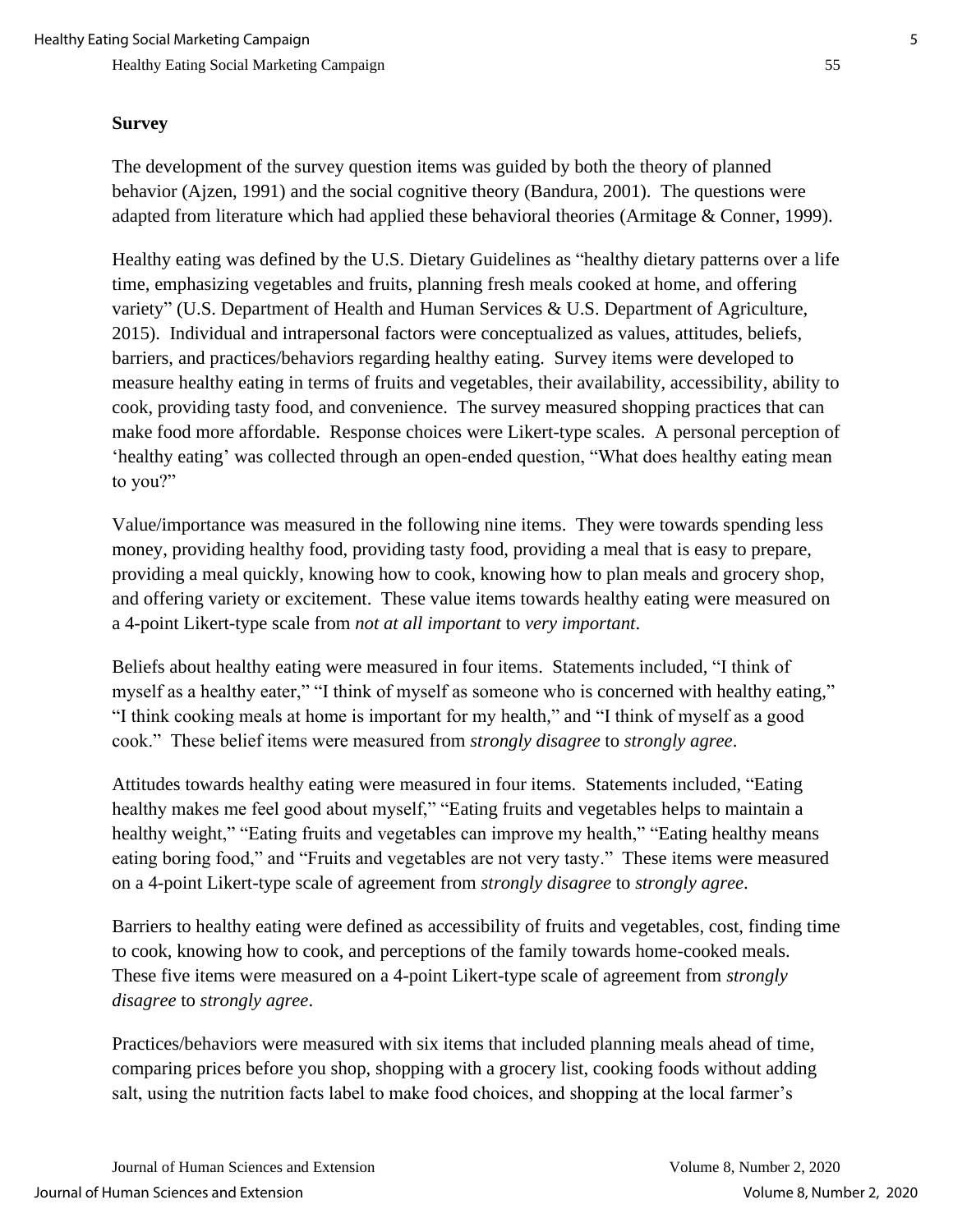market. Each item was measured on a 5-point frequency scale from *never*, *rarely*, *sometimes*, *usually*, and *almost always*.

Self-efficacy was measured by the participant's report of confidence on a 4-point Likert-type scale from *not at all confident* to *very confident*. Items included confidence to prepare mostly home-cooked meals, eat enough fruits and vegetables, plan meals ahead of time, shop with a grocery list based on planned meals, learn more about healthy foods, eat more healthy foods.

#### **Analysis**

Descriptive statistics were used to summarize demographic characteristics, values/importance, attitudes, beliefs, barriers, and behaviors/practices. Univariate frequencies were conducted in IBM SPSS 25. Responses to the open-ended question were classified into themes. Within each theme, phrases were then categorized based on commonality of phrases.

#### **Results**

A total of 411 surveys were completed. In addition, 122 eligible participants listened to the introduction, partially completed the survey, then refused; thus resulting in a 77.1% cooperation rate. For this current study, only those who reported children living in the house were selected for further analysis  $(n = 206)$ .

Seventy-nine percent  $(n = 163)$  of households with children were currently receiving SNAP benefits at the time of the survey. Most survey participants were female  $(82.5\%, n = 170)$ , African American (68.9%,  $n = 142$ ), and under the age of 44 (74.7%,  $n = 154$ ). Most of the survey respondents reported being either single, separated, divorced, or widowed (66.1%, *n =* 136). The demographic profile of the study participants and the characteristics of their households are presented in Table 1.

| <b>Characteristics</b> | n(%)       |
|------------------------|------------|
| Gender                 |            |
| Female                 | 170 (82.5) |
| Male                   | 36(17.5)   |
| Ethnicity              |            |
| Non-Hispanic           | 197(95.6)  |
| Hispanic               | 6(2.9)     |
| Refused                | 3(1.5)     |
| Race                   |            |
| African American       | 142 (68.9) |
| White                  | 52 (25.2)  |
| Other                  | 10(5)      |
| Refused                | 2(1.0)     |
|                        |            |

#### *Table 1. Demographic Characteristics of Respondents and their Households (N = 206)*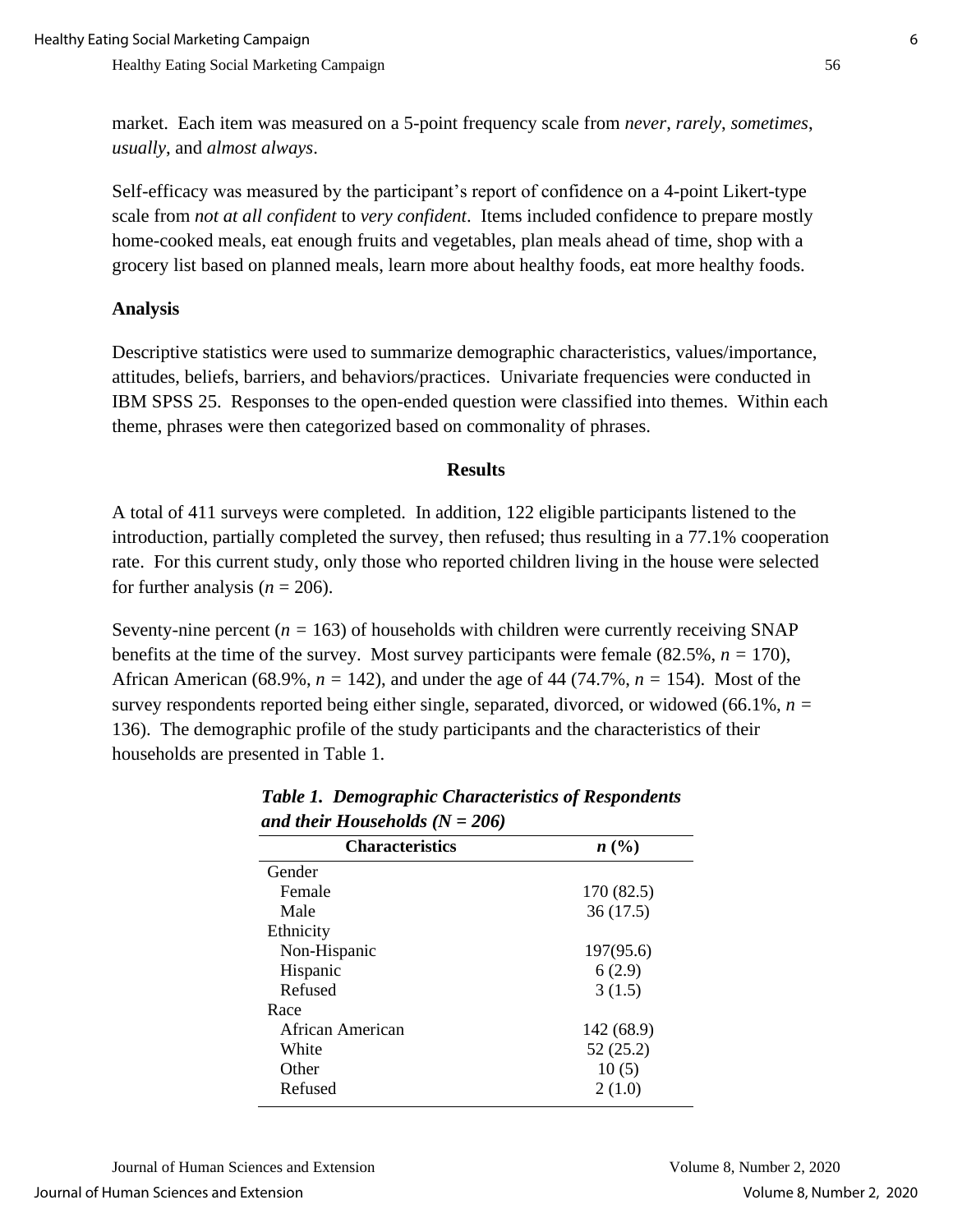| <b>Characteristics</b>        | n(%)       |
|-------------------------------|------------|
| Age                           |            |
| 18-24                         | 26(12.6)   |
| 25-34                         | 74 (35.9)  |
| 35-44                         | 54 (26.2)  |
| 45-54                         | 23 (11.2)  |
| $55+$                         | 29 (14.1)  |
| <b>Marital Status</b>         |            |
| Married                       | 57 (27.7)  |
| Unmarried couple              | 12(5.8)    |
| Single                        | 89 (43.2)  |
| Divorced                      | 23 (11.2)  |
| Widowed                       | 10(4.9)    |
| Separated                     | 14(6.8)    |
| Refused                       | 1(0.5)     |
| Education                     |            |
| Grades 1-8                    | 3(1.5)     |
| Grades 9-11                   | 38 (18.4)  |
| Grade 12 or GED               | 81 (39.3)  |
| Some college                  | 47 (22.8)  |
| College graduate (4+ yrs)     | 16(7.8)    |
|                               |            |
| Some graduate studies         | 2(1.0)     |
| Masters, Doctorate, Other     | 2(1.0)     |
| Refused                       | 1(0.5)     |
| Employment                    |            |
| <b>Employed for Wages</b>     | 91 (44.2)  |
| Self-employed                 | 9(4.4)     |
| Out of Work (gt 1 year)       | 13(6.3)    |
| Out of Work (lt 1 year)       | 13(6.3)    |
| Homemaker                     | 31 (15.0)  |
| A Student                     | 13(6.3)    |
| Retired                       | 9(4.4)     |
| <b>Unable to Work</b>         | 23 (11.2)  |
| Choose not to Work            | 2(1.0)     |
| Refused                       | 2(1.0)     |
| Household Demographics        | $n(\%)$    |
| Number of People in Household |            |
| 2 people                      | 16(7.8)    |
| 3 people                      | 57(27.7)   |
| 4 people                      | 61(29.6)   |
| 5 people                      | 39 (18.9)  |
| 6 people                      | 20(9.7)    |
| 7 or more                     | 13(6.3)    |
| Number of Children Under 18   |            |
| 1                             | 72 (35.0)  |
| $\overline{c}$                | 76 (36.9)  |
| 3                             | 38 (18.4)  |
| $\overline{4}$                | 13(6.3)    |
| 5                             | 7(3.4)     |
| <b>SNAP</b> benefits          |            |
| Yes                           | 163 (79.1) |
| No                            | 43 (20.9)  |

Journal of Human Sciences and Extension Volume 8, Number 2, 2020

Journal of Human Sciences and Extension Volume 8, Number 2, 2020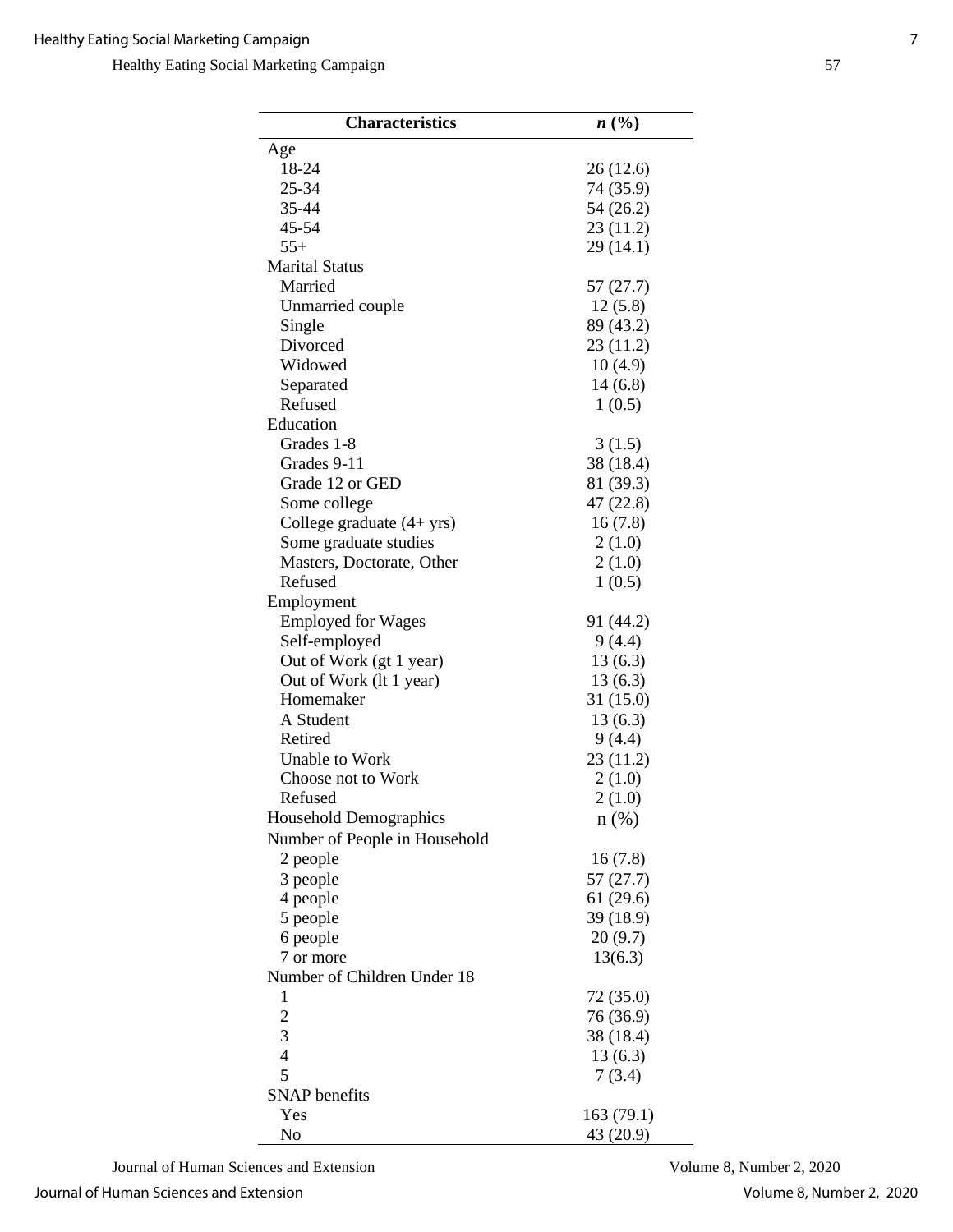Table 2 shows the responses to the statements about values regarding healthy eating and preparing home-cooked meals. Most participants  $(> 80.1\%)$  stated that knowing how to cook and providing healthy meals was very important. Knowing how to plan meals and spending less money was very important for many participants  $($  > 70%). Providing a meal quickly or one that is easy to prepare were reported to be very important by less than 40% of the study population.

| <b>Statement</b>                              | <b>Very</b><br>Important<br>$n\left(\frac{0}{0}\right)$ | Somewhat<br>Important<br>$n\left(\frac{\%}{\theta}\right)$ | <b>Slightly</b><br>Important<br>$n\,(\%)$ | Not at all<br>Important<br>$n\ (\%)$ | Not sure<br>n(%) |
|-----------------------------------------------|---------------------------------------------------------|------------------------------------------------------------|-------------------------------------------|--------------------------------------|------------------|
| Knowing how to cook                           | 173 (84.0)                                              | 26(12.6)                                                   | 3(1.5)                                    | 3(1.5)                               | 1(.5)            |
| Providing healthy food                        | 165(80.1)                                               | 40(19.4)                                                   | 0(0.0)                                    | 1(.5)                                | 0(0.0)           |
| Knowing how to plan<br>meals and grocery shop | 162 (78.6)                                              | 38 (18.4)                                                  | 5(2.4)                                    | 1(.5)                                | 0(0.0)           |
| Spending less money                           | 150(72.8)                                               | 32(15.5)                                                   | 13(6.3)                                   | 10(4.9)                              | 1(.5)            |
| Providing tasty food                          | 130(63.1)                                               | 63(31.1)                                                   | 8(3.9)                                    | 3(1.5)                               | 1(.5)            |
| Getting the whole<br>family involved          | 122(59.2)                                               | 43 (20.9)                                                  | 18(8.7)                                   | 22(10.7)                             | 1(.5)            |
| Offering variety or<br>excitement             | 116(56.3)                                               | 57(27.7)                                                   | 24(11.7)                                  | 7(3.4)                               | 2(1.0)           |
| Providing a meal that is<br>easy to prepare   | 80 (38.8)                                               | 71(31.5)                                                   | 37(18.0)                                  | 16(7.8)                              | 2(1.0)           |
| Providing a meal<br>quickly                   | 61(29.6)                                                | 72(35.0)                                                   | 45(21.8)                                  | 28(13.6)                             | 0(0.0)           |

|  | Table 2. What is Important When Preparing Home Cooked Meals ( $N = 206$ ) |  |
|--|---------------------------------------------------------------------------|--|
|--|---------------------------------------------------------------------------|--|

Table 3 shows the responses to the statements about attitudes and beliefs towards eating healthy. Overall, most participants strongly agreed or agreed on these statements. Participants strongly agreed or agreed that eating healthy makes them feel good about themselves. Participants strongly agreed or agreed that vegetables and fruits help to maintain a healthy weight and can improve health. Almost all participants agreed or strongly agreed that cooking meals at home was important for health; almost all participants agreed or strongly agreed that they were good cooks. About 94% agreed or strongly agreed that they were concerned with healthy eating; however, most of these were not in strong agreement. About 27% of participants agreed or strongly agreed that eating healthy meant eating boring food, while about 16% strongly agreed or agreed that fruits and vegetables were not very tasty.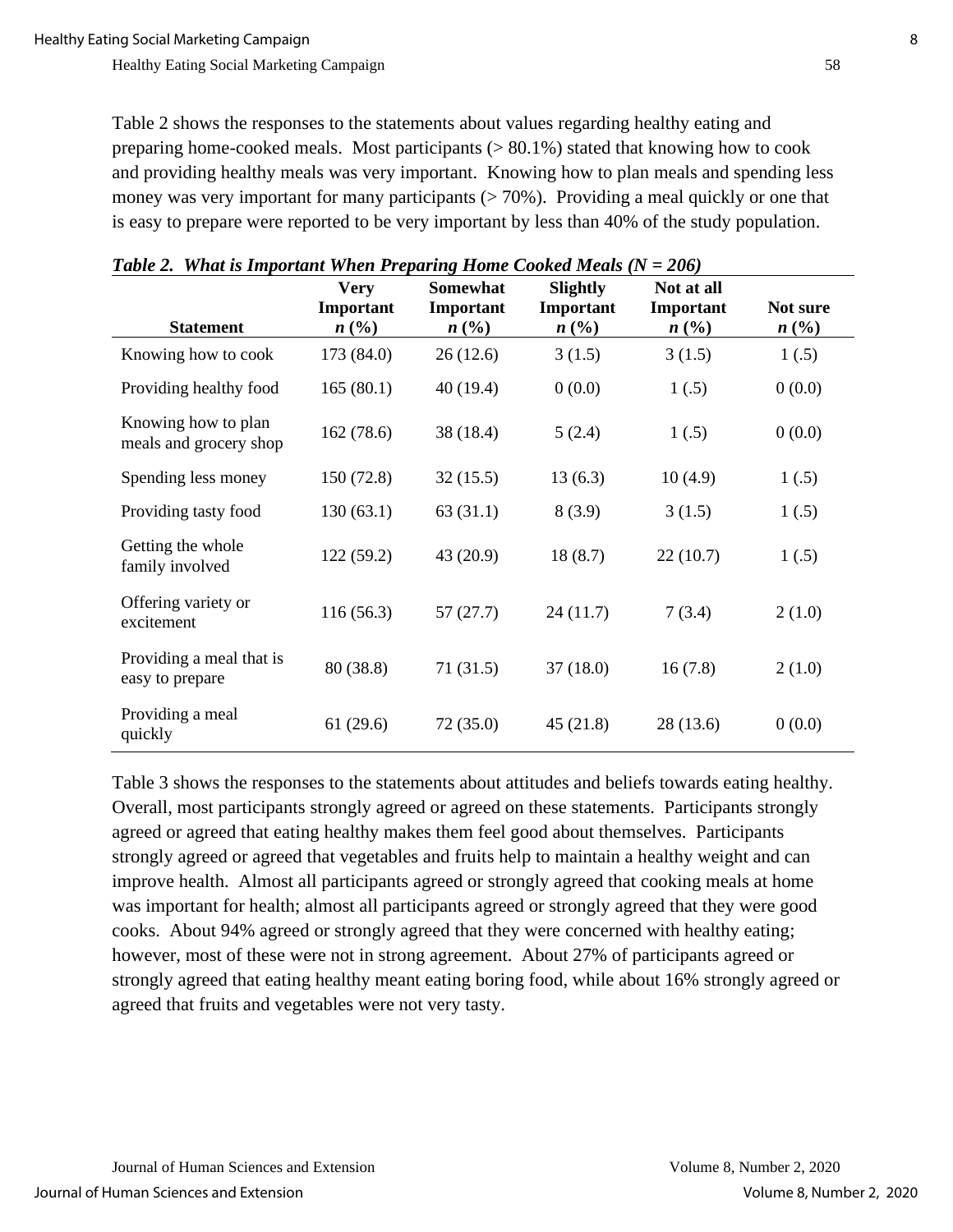| <b>Statement</b>                                                           | <b>Strongly</b><br>Agree<br>n(%) | Agree<br>n(%) | <b>Disagree</b><br>n(% | <b>Strongly</b><br><b>Disagree</b><br>n(%) | <b>Not Sure</b><br>$n\left(\frac{0}{0}\right)$ | <b>Refuse</b><br>n(%) |
|----------------------------------------------------------------------------|----------------------------------|---------------|------------------------|--------------------------------------------|------------------------------------------------|-----------------------|
| Eating healthy makes<br>me feel good about<br>myself                       | 120(58.3)                        | 85 (41.3)     | 0(0.0)                 | 0(0.0)                                     | 1(.5)                                          | 0(0.0)                |
| Eating fruits and<br>vegetables helps to<br>maintain a healthy<br>weight   | 116(56.3)                        | 86 (41.7)     | 1(.5)                  | 0(0.0)                                     | 3(1.5)                                         | 0(0.0)                |
| Eating more fruits and<br>vegetables can improve<br>my health              | 111(53.9)                        | 87 (42.2)     | 5(2.4)                 | 0(0.0)                                     | 3(1.5)                                         | 0(0.0)                |
| I think cooking meals at<br>home is important for<br>my health             | 101(49.0)                        | 103(50.0)     | 2(1.0)                 | 0(0.0)                                     | 0(0.0)                                         | 0(0.0)                |
| I think of myself as a<br>good cook                                        | 101(49.0)                        | 95(46.1)      | 8(3.9)                 | 0(0.0)                                     | 2(1.0)                                         | 0(0.0)                |
| I think of myself as<br>someone who is<br>concerned with healthy<br>eating | 69(33.5)                         | 126(61.2)     | 9(4.4)                 | 0(0.0)                                     | 1(.5)                                          | 1(.5)                 |
| Eating healthy means<br>eating boring food                                 | 9(4.4)                           | 48 (23.3)     | 113(54.9)              | 32(15.5)                                   | 3(1.5)                                         | 1(.5)                 |
| Fruits and vegetables<br>are not very tasty                                | 3(1.5)                           | 32(15.5)      | 125(60.7)              | 44(21.4)                                   | 2(1.0)                                         | 0(0.0)                |

| Table 3. Attitudes and Beliefs Towards Eating Healthy ( $N = 206$ ) |  |  |  |  |  |  |  |  |
|---------------------------------------------------------------------|--|--|--|--|--|--|--|--|
|---------------------------------------------------------------------|--|--|--|--|--|--|--|--|

Table 4 shows the responses to barriers to healthy eating. Most participants (>90%) strongly agreed or agreed with the statements that their family likes the foods cooked and that the participant knows how to cook many different vegetables. There was a little more variation in responses to the statements about cost, availability, and time. About 35% agreed or strongly agreed that there was a lack of quality fruits and vegetables, almost 60% agreed or strongly agreed that it is expensive to eat healthily, and about 18% agreed or strongly agreed that time was an issue in preparing home-cooked meals.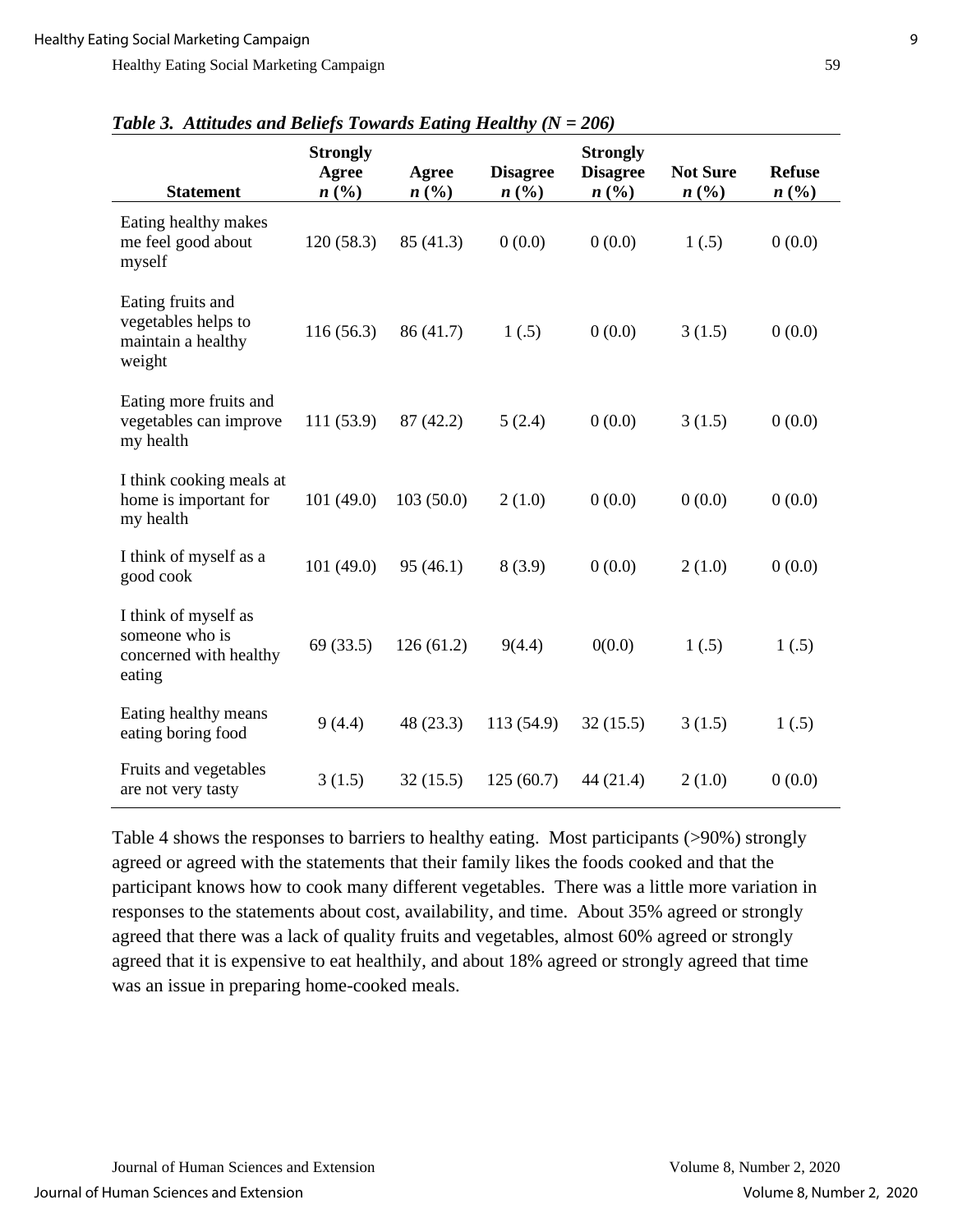|                                                                               | <b>Strongly</b>    |                    |                              | <b>Strongly</b>         |                              |                       |
|-------------------------------------------------------------------------------|--------------------|--------------------|------------------------------|-------------------------|------------------------------|-----------------------|
| <b>Statement</b>                                                              | Agree<br>$n\ (\%)$ | Agree<br>$n\ (\%)$ | <b>Disagree</b><br>$n\ (\%)$ | <b>Disagree</b><br>n(%) | <b>Not Sure</b><br>$n\ (\%)$ | <b>Refuse</b><br>n(%) |
| My family likes<br>the foods I cook                                           | 92 (44.7)          | 107(51.9)          | 6(2.9)                       | 1(.5)                   | 0(0.0)                       | 0(0.0)                |
| I know how to<br>cook many<br>different<br>vegetables                         | 72(35.0)           | 116(56.3)          | 83 (17)                      | 1(.5)                   | 0(0.0)                       | 0(0.0)                |
| It is expensive to<br>eat healthy                                             | 46(22.3)           | 75 (36.4)          | 67(32.5)                     | 17(8.3)                 | 1(.5)                        | 0(0.0)                |
| It is hard to find<br>quality fruits and<br>vegetables in my<br>community     | 25(12.1)           | 48 (23.3)          | 111(53.9)                    | 20(9.7)                 | 2(1.0)                       | 0(0.0)                |
| It is hard to find<br>the time to<br>prepare healthy,<br>home-cooked<br>meals | 12(5.8)            | 58 (12.2)          | 97(47.1)                     | 37(18.0)                | 2(1.0)                       | 0(0.0)                |

*Table 4. Barriers to Healthy Eating (N = 206)*

Table 5 compares planning, shopping, and food choice behaviors. In general, the population practiced price strategies most often. More than half usually or almost always planned meals, and about half used a grocery list. Using the nutrition facts label is practiced by about 33% of the participants. About 30% report to usually or almost always cook foods with less sodium.

| How often do<br>$\mathbf{v}\mathbf{ou} \dots$ | <b>Almost</b><br><b>Always</b><br>n(%) | <b>Usually</b><br>n(%) | <b>Sometimes</b><br>n(%) | <b>Rarely</b><br>n(%) | <b>Never</b><br>n(%) | <b>Not Sure</b><br>n(%) |
|-----------------------------------------------|----------------------------------------|------------------------|--------------------------|-----------------------|----------------------|-------------------------|
| Compare prices                                | 104(50.5)                              | 33(16.0)               | 44(21.4)                 | 13(6.3)               | 12(5.8)              | 0(0.0)                  |
| Shop with a<br>grocery list                   | 74 (35.9)                              | 26(12.6)               | 60(29.1)                 | 15(7.3)               | 13(15.0)             | 0(0.0)                  |
| Plan meals ahead                              | 65(31.6)                               | 44(21.4)               | 62(30.1)                 | 19(9.2)               | 16(7.8)              | 0(0.0)                  |
| Cook foods<br>without salt                    | 39 (18.9)                              | 25(12.1)               | 66 (32.0)                | 30(14.6)              | 46(22.3)             | 0(0.0)                  |
| Use nutrition facts                           | 37(18.0)                               | 32(15.5)               | 55(26.7)                 | 29(14.1)              | 53(25.7)             | 0(0.0)                  |
| Shop at local<br>farmer's markets             | 15(7.3)                                | 20(9.7)                | 60(29.1)                 | 20(9.7)               | 88 (42.7)            | 3(1.5)                  |

*Table 5. Frequency of Shopping and Meal Planning Practices/Behaviors (N = 206)*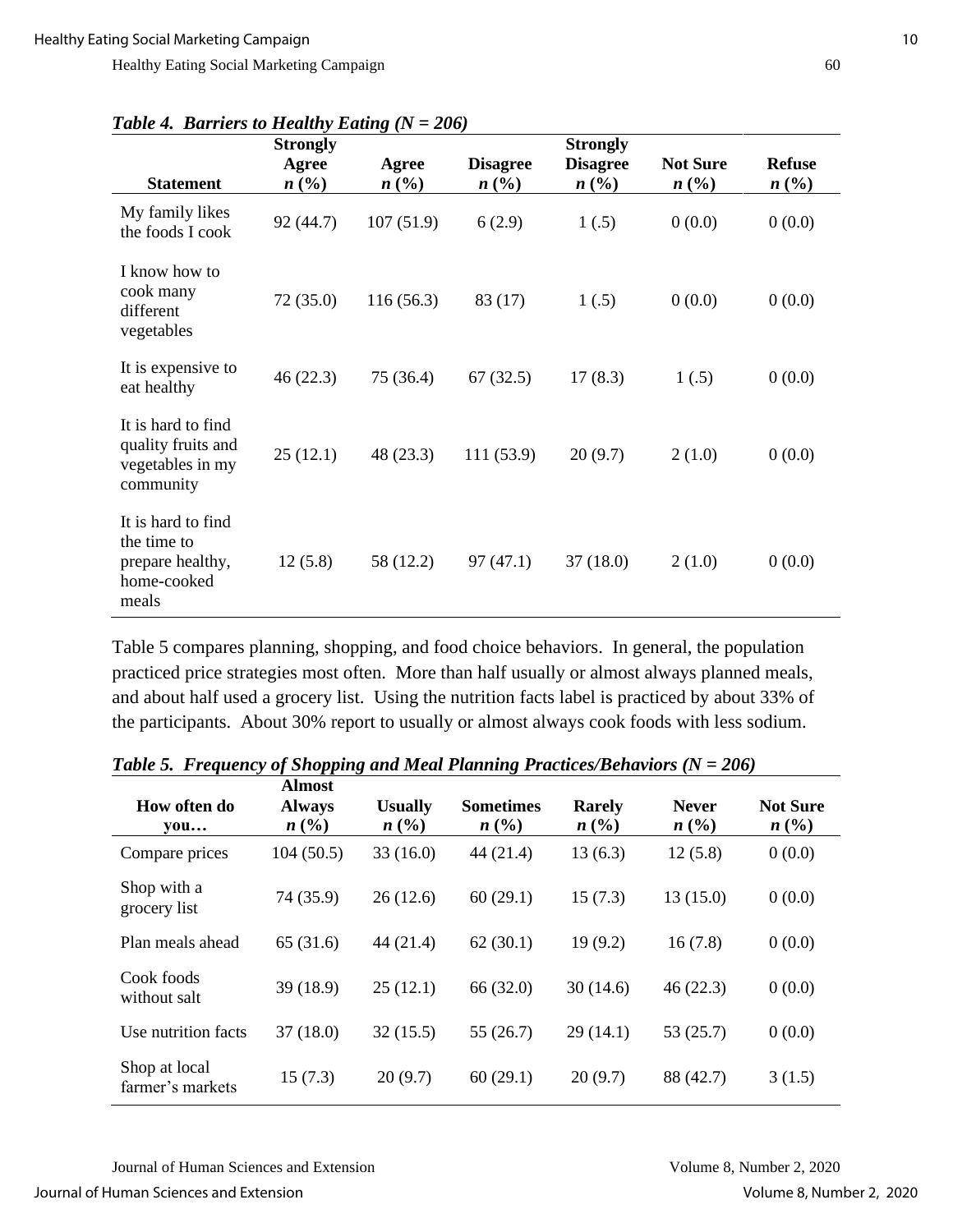Table 6 shows the responses to statements regarding self-efficacy. Overall, almost the whole sample (>79%) rated themselves very confident and confident in their ability to practice healthy eating strategies while on a budget. Over 65% stated they were very confident they could prepare mostly home-cooked meals.

| <b>How confident are</b><br>you that you can              | <b>Very</b><br>Confident<br>n(%) | Confident<br>n(%) | <b>A Little</b><br>Confident<br>n(%) | Not at all<br>Confident<br>n(%) | <b>Refused</b><br>n(%) |
|-----------------------------------------------------------|----------------------------------|-------------------|--------------------------------------|---------------------------------|------------------------|
| Prepare mostly home<br>cooked meals                       | 134 (65.0)                       | 67(32.5)          | 4(1.9)                               | 0(0.0)                          | 1(0.5)                 |
| Eat more healthy                                          | 99 (48.1)                        | 89 (43.2)         | 17(8.3)                              | 1(0.5)                          | 0(0.0)                 |
| Learn more about what<br>healthy foods are                | 89 (43.2)                        | 96(46.6)          | 15(7.3)                              | 6(2.9)                          | 0(0.0)                 |
| Shop with grocery list<br>based on meals that you<br>plan | 87(42.2)                         | 81 (39.3)         | 15(7.3)                              | 23(11.2)                        | 0(0.0)                 |
| Eat enough F&V                                            | 85 (41.3)                        | 96(46.6)          | 15(7.3)                              | 10(4.9)                         | 0(0.0)                 |
| Plan meals                                                | 83 (40.3)                        | 81 (39.3)         | 27(13.1)                             | 15(7.3)                         | 0(0.0)                 |

#### *Table 6. Self-Efficacy for Healthy Eating Practices (N = 206)*

# **Open-ended Question**

When asked "what does healthy eating mean to you," participants offered short phrases of information. The phrases seemed to be divided into two main themes: those that indicated a view on what you can do to eat healthily, and those that indicated a message of what you need to stop doing in order to be healthy. The most frequent phrases, overall, were related to "balanced meals" and "vegetables and fruits;" both phrases would be in a view of what you can do or action-oriented. Those who mentioned balanced meals provided details that each food group should be in each meal; they said, "well rounded diet" and "food groups." Phrases included with the fruits and vegetables category were "salads," "greens," or "green vegetables." Other phrases that were related to action were "eating lean meats," "drinking healthy drinks" (milk, water or orange juice), and consuming "enough vitamins." Participants also mentioned consistent meals (not eating late, three meals/day), appropriate portion sizing, and cooking methods (baking, boiling). Many participants indicated that healthy eating meant wellness; for example, participants mentioned "feeling better," "living longer," "staying in shape," and "better immune system." The phrases related to messages of "no" were "reducing sugar," "no sweets," "no junk food or fast food," and "limiting calories and sodium."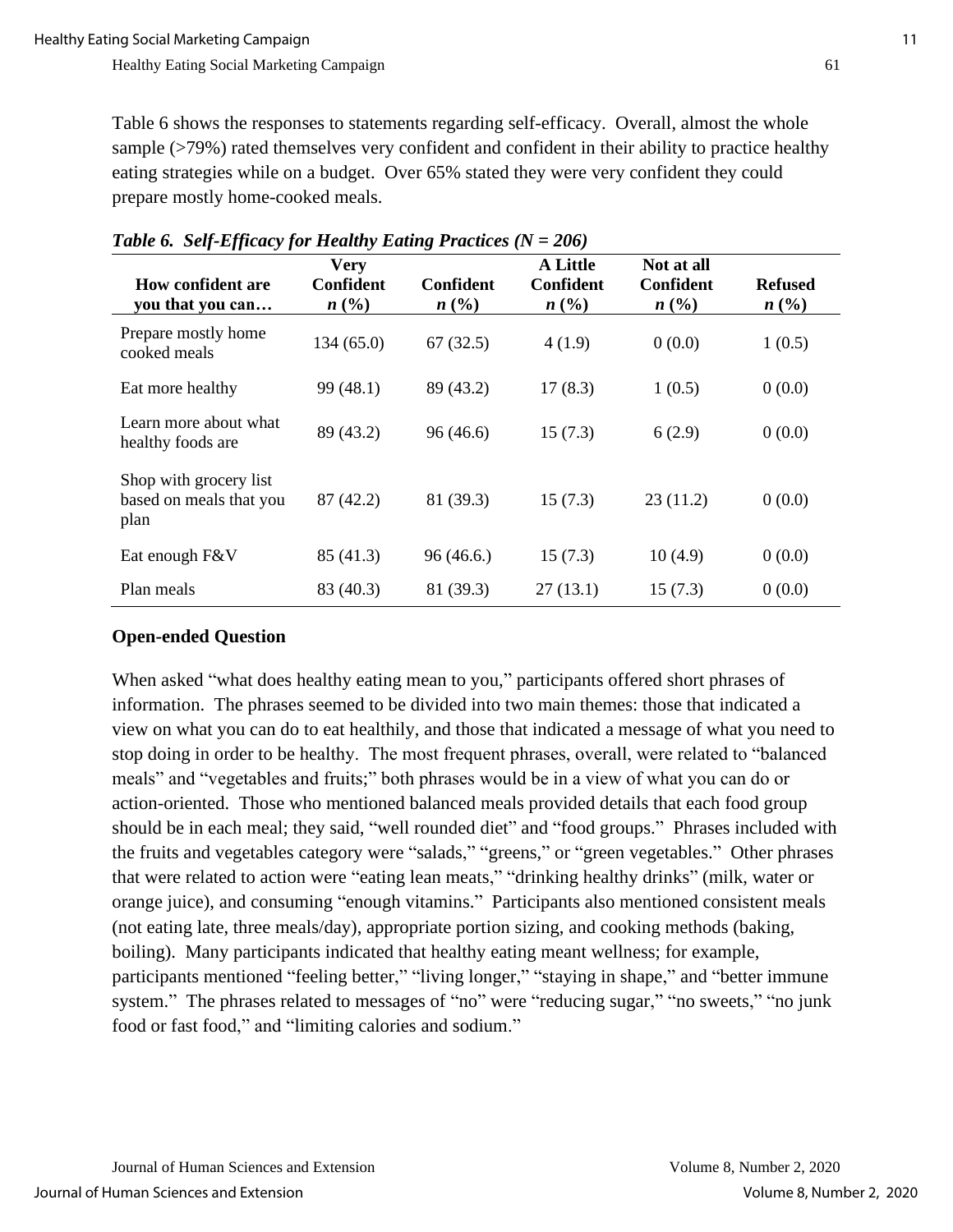#### **Discussion**

Formative research for social marketing informs policy regarding decisions about how to develop the marketing strategy by gaining an understanding of consumer orientation. In addition, formative research helps inform decisions regarding the effectiveness of a social marketing campaign and whether it was appropriate for the audience or if another type of nutrition education would be warranted. The findings of this study, both knowledge and large population support for healthy eating, suggest that a social marketing campaign in Mississippi can be successful by emphasizing positive attitudes, addressing the barriers, and increasing selfefficacy (Andreasen, 1995). This descriptive study adds to the growing body of literature on healthy eating and is the first to confirm a positive understanding in Mississippi. Despite living in one of the most obese, poor, and food-insecure states in the U.S., African American women and other caretakers of children, according to this study, had positive attitudes, beliefs, and accurate perceptions of what healthy eating means. This study also supports other reports in the literature that women and other caretakers of children with limited resources want to regularly consume fruits and vegetables but find the lifestyle to be expensive (Acheampong & Haldeman, 2013; Dammann & Smith, 2009).

Formative research for social marketing should fully identify the barriers to making behavior change. According to this study, the cost of fruits and vegetables was a pertinent barrier. Cost is commonly cited in the literature as a barrier to healthy eating by parents, mostly women, and grandparents taking care of children (Griffith et al., 2016; Higgins & Murray, 2010; Horning & Fulkerson, 2015; Kicklighter et al., 2007). In a state that is as impoverished as Mississippi, cost as a barrier may not be surprising. The literature suggests, however, that cost can mean more than a financial burden. For example, Yeh et al. (2008) reported that African American mothers with limited resources said fruits and vegetables did not have a shelf-life, and their children did not eat them. Though mothers were willing to buy healthy foods, they did not find value in food that was not used in its entirety when children did not eat it (Yeh et al., 2008). Further development of a social marketing campaign would be enhanced with additional study in Mississippi on the full meaning of cost and alternatives that can help motivate this population to overcome the cost of healthy foods.

Time to prepare fresh home-cooked meals, ease of preparation, and taste (Antin & Hunt, 2012; Fulkerson, 2018; Jabs et al., 2007; Robinson, 2008) have been cited repeatedly in the literature as important factors which may limit healthy eating. These factors were important in this study as well, although not as important as cost. A recently published national study by Aggarwal et al. (2016) and another by Smith et al. (2013) suggested a new trend that limited resource mothers were prioritizing health and nutrition over these factors as attitudes towards food may be changing. This current study in Mississippi supported this changing trend, but still, these factors should be considered carefully in developing the campaign.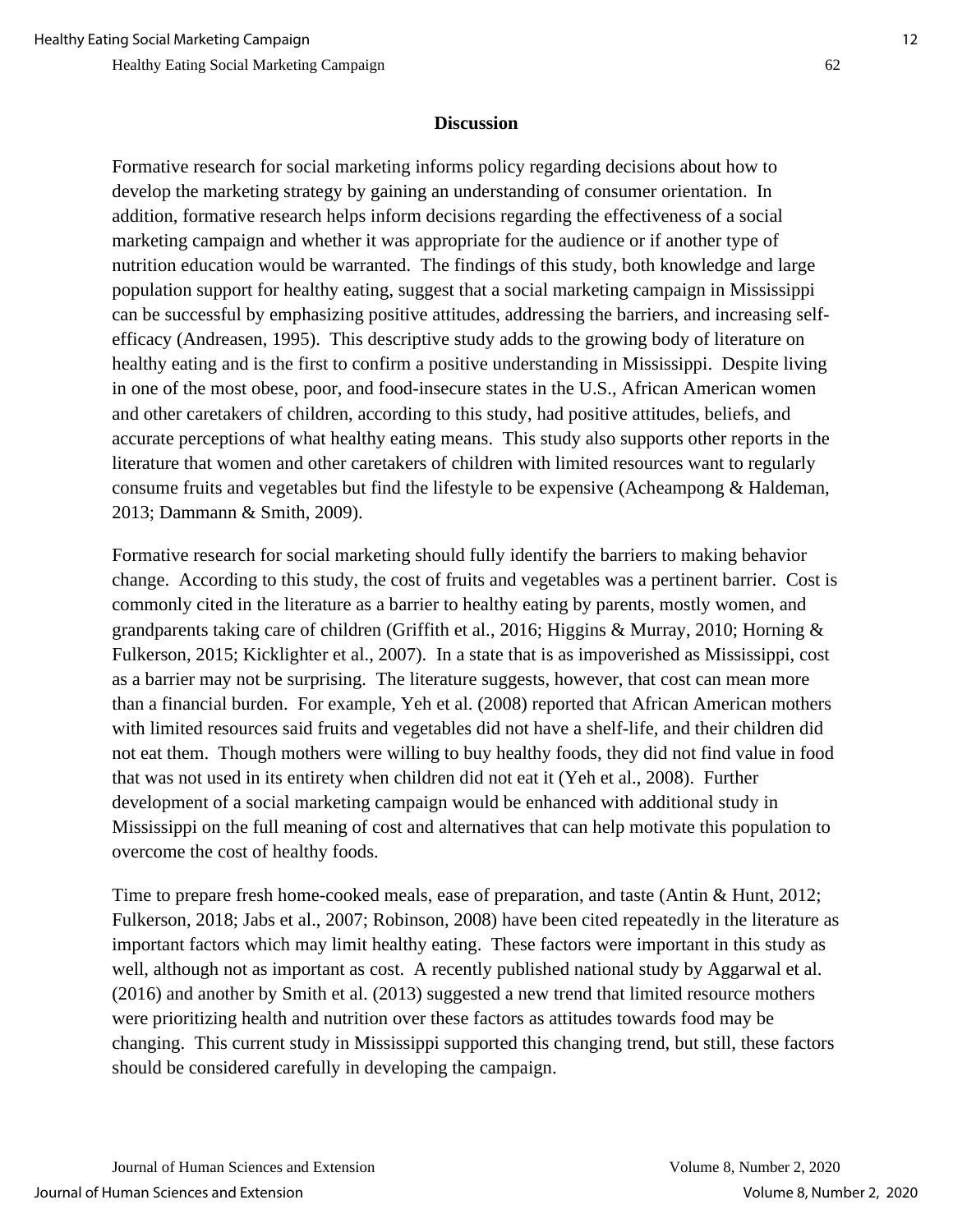Positive beliefs and high self-efficacy do not always translate into practice. While a large proportion of participants were concerned with healthy eating and believed they had the confidence to eat healthier, about half reported to sometimes, rarely, or never use nutrition facts labels or practice planning meals ahead (Table 5). Being able to read and interpret the nutrition labels requires a minimal knowledge of nutrition. Planning meals may help with increasing the variety and taste of home-cooked meals as well as save money (Haven et al., 2014; USDA, 2017). To provide more depth to the social marketing campaign, both nutrition labels and planning meals should be part of the campaign. Additional study should be conducted to clarify what further barriers prevent limited resource families from planning their meals.

#### **Strengths, Limitations, and Future Directions**

This is the only large population, statewide study in Mississippi that demonstrated how parents and caretakers for children think about healthy eating. This is also the first study to document a large population support for healthy eating, which may indicate a behavioral shift towards a new norm for healthy eating.

As this was a telephone survey, some respondents may have provided responses that were socially desirable (Di Noia et al., 2016). This study showed that preparing foods at home was valued as part of healthy eating; however, the concept of home-prepared food may need more definition and exploration. The authors also recognized that barriers such as cost needs to be clarified beyond financial constraints.

A social marketing campaign on healthy eating could be effective in Mississippi. To build on these findings and further develop the campaign, focus groups should be conducted to provide more contextual data on barriers, especially cost, for healthy eating in Mississippi.

#### **References**

- Acheampong, I., & Haldeman, L. (2013). Are nutrition knowledge, attitudes, and beliefs associated with obesity among low-income Hispanic and African American women caretakers? *Journal of Obesity*, *2013*, e123901. https://doi.org/10.1155/2013/123901
- Aggarwal, A., Rehm, C. D., Monsivais, P., & Drewnowski, A. (2016). Importance of taste, nutrition, cost and convenience in relation to diet quality: Evidence of nutrition resilience among US adults using National Health and Nutrition Examination Survey (NHANES) 2007–2010. *Preventive Medicine, 90,* 184–192. https://doi.org/10.1016/j.ypmed.2016.06.030
- Ajzen, I. (1991). The theory of planned behavior. *Organizational Behavior and Human Decision Processes*, *50*(2), 179–211. https://doi.org/10.1016/0749-5978(91)90020-T
- Andreasen, A. R. (1994). Social marketing: Its definition and domain. *Journal of Public Policy & Marketing*, *13*(1), 108–114. https://doi.org/10.1177/074391569401300109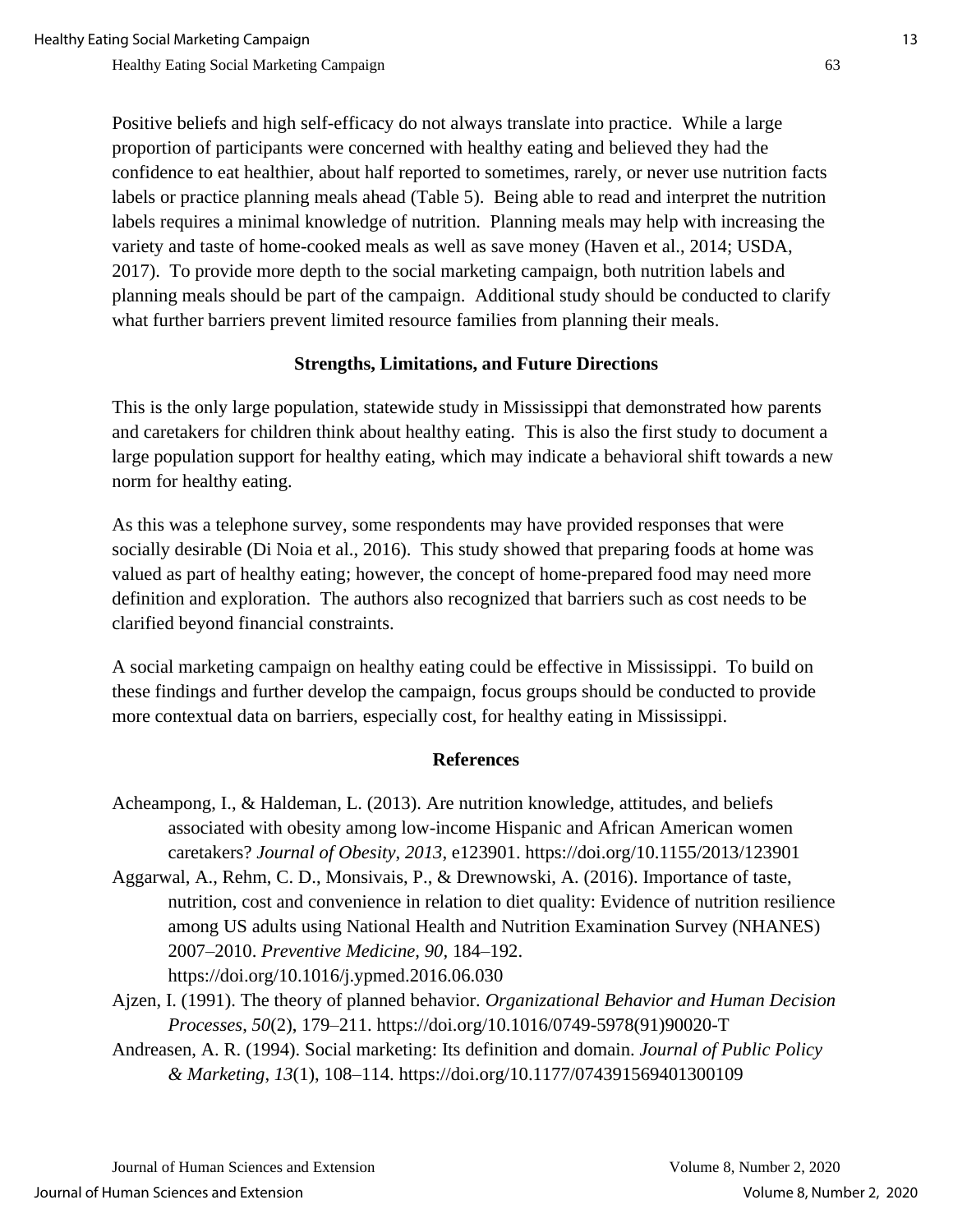- Andreasen, A. R. (1995). *Marketing social change: Changing behavior to promote health, social development, and the environment*. Jossey-Bass.
- Andreyeva, T., Tripp, A. S., & Schwartz, M. B. (2015). Dietary quality of Americans by Supplemental Nutrition Assistance Program participation status: A systematic review. *American Journal of Preventive Medicine*, *49*(4), 594–604. https://doi.org/10.1016/j.amepre.2015.04.035
- Antin, T. M. J., & Hunt, G. (2012). Food choice as a multidimensional experience. A qualitative study with young African American women. *Appetite*, *58*(3), 856–863. https://doi.org/10.1016/j.appet.2012.01.021
- Armitage, C. J., & Conner, M. (1999). Distinguishing perceptions of control from self-efficacy: predicting consumption of a low-fat diet using the theory of planned behavior. *Journal of Applied Social Psychology*, *29*(1), 72–90. https://doi.org/10.1111/j.1559- 1816.1999.tb01375.x
- Bandura, A. (2001). Social cognitive theory: An agentic perspective. *Annual Review of Psychology*, *52*(1), 1–26. https://doi.org/10.1146/annurev.psych.52.1.1
- Brown, D. M., & Tammineni, S. K. (2009). Managing sales of beverages in schools to preserve profits and improve children's nutrition intake in 15 Mississippi schools. *Journal of the American Dietetic Association*, *109*(12), 2036–2042. https://doi.org/10.1016/j.jada.2009.09.008
- Cairns, G., & Stead, M. (2009). Session 5: Nutrition communication, obesity, and social marketing: works in progress: Symposium on 'The challenge of translating nutrition research into public health nutrition.' *Proceedings of the Nutrition Society*, *68*(1), 11–16. https://doi.org/10.1017/S0029665108008768
- Coleman-Jensen, A., Rabbitt, M. P., Gregory, C. A., & Singh, A. (2016). *Household food security in the United States in 2015* [Economic Research Report Number 215]. U.S. Department of Agriculture.

https://www.ers.usda.gov/webdocs/publications/45020/30967\_err141.pdf?v=3287.2

- Dammann, K. W., & Smith, C. (2009). Factors affecting low-income women's food choices and the perceived impact of dietary intake and socioeconomic status on their health and weight. *Journal of Nutrition Education and Behavior*, *41*(4), 242–253. https://doi.org/10.1016/j.jneb.2008.07.003
- Di Noia, J., Cullen, K. W., & Monica, D. (2016). Social desirability trait is associated with selfreported vegetable intake among women enrolled in the Special Supplemental Nutrition Program for Women, Infants, and Children. *Journal of the Academy of Nutrition and Dietetics*, *116*(12), 1942–1950. https://doi.org/10.1016/j.jand.2016.07.008
- Drewnowski, A. (2004). Obesity and the food environment: Dietary energy density and diet costs. *American Journal of Preventive Medicine*, *27*(3Suppl), 154–162. https://doi.org/10.1016/j.amepre.2004.06.011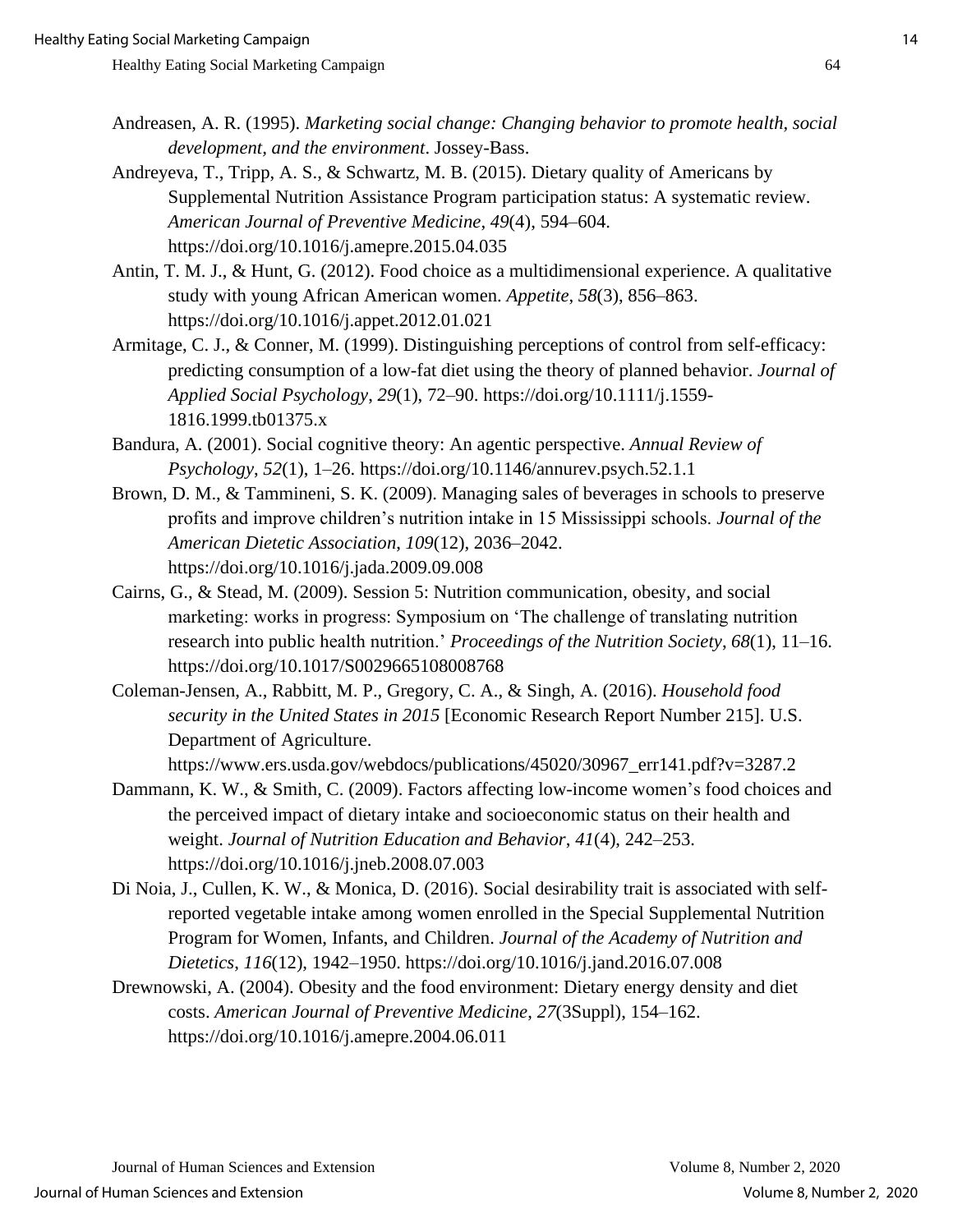- Freedman, D. S., Mei, Z., Srinivasan, S. R., Berenson, G. S., & Dietz, W. H. (2007). Cardiovascular risk factors and excess adiposity among overweight children and adolescents: The Bogalusa Heart Study. *The Journal of Pediatrics*, *150*(1), 12–17.e2. https://doi.org/10.1016/j.jpeds.2006.08.042
- Fulkerson, J. A. (2018). Fast food in the diet: Implications and solutions for families. *Physiology & Behavior*, *193* (Pt B), 252–256. https://doi.org/10.1016/j.physbeh.2018.04.005
- Glanz, K., Basil, M., Maibach, E., Goldberg, J., & Snyder, D. (1998). Why Americans eat what they do: Taste, nutrition, cost, convenience, and weight control concerns as influences on food consumption. *Journal of the American Dietetic Association*, *98*(10), 1118–1126. https://doi.org/10.1016/S0002-8223(98)00260-0
- Gray, V. B., Byrd, S. H., Fountain, B. J., Rader, N. E., & Frugé, A. D. (2016). Childhood nutrition in the Mississippi Delta: Challenges and opportunities. *Health Promotion International*, *31*(4), 857–868. https://doi.org/10.1093/heapro/dav072
- Griffith, D. M., Cornish, E. K., McKissic, S. A., & Dean, D. A. L. (2016). Differences in perceptions of the food environment between African American men who did and did not consume recommended levels of fruits and vegetables. *Health Education & Behavior*, *43*(6), 648–655. https://doi.org/10.1177/1090198115626923
- Haven, J., Rihane, C., Britten, P., Johnson-Bailey, D., Lino, M., Rahavi, E., & Ciampo, M. (2014). Healthy eating on a budget at ChooseMyPlate.gov. *Journal of the Academy of Nutrition and Dietetics*, *114*(6), 834–837. https://doi.org/10.1016/j.jand.2014.04.009
- Higgins, M. M., & Murray, B. J. (2010). Nutrition-related practices and attitudes of Kansas skipped-generation(s) caregivers and their grandchildren. *Nutrients*, *2*(12), 1188–1211. https://doi.org/10.3390/nu2121188
- Horning, M. L., & Fulkerson, J. A. (2015). A systematic review on the affordability of a healthful diet for families in the United States. *Public Health Nursing*, *32*(1), 68–80. https://doi.org/10.1111/phn.12145
- Huye, H. F., Connell, C. L., Crook, L. B., Yadrick, K., & Zoellner, J. (2014). Using the RE-AIM Framework in formative evaluation and program planning for a nutrition intervention in the Lower Mississippi Delta. *Journal of Nutrition Education and Behavior*, *46*(1), 34–42. https://doi.org/10.1016
- Jabs, J., Devine, C. M., Bisogni, C. A., Farrell, T. J., Jastran, M., & Wethington, E. (2007). Trying to find the quickest way: Employed mothers' constructions of time for food. *Journal of Nutrition Education and Behavior*, *39*(1), 18–25. https://doi.org/10.1016/j.jneb.2006.08.011
- Johnson, G. S., McGee, B. B., Gossett, J. M., Thornton, A., Simpson, P. M., Johnson, C., Richardson, V., Bogle, M., James-Holly, D., & McCabe-Sellers, B. (2008). Documenting the need for nutrition and health intervention for middle-aged and older adults in the Lower Mississippi Delta region. *Journal of Nutrition for the Elderly*, *27*(1–2), 83–99. https://doi.org/10.1080/01639360802060108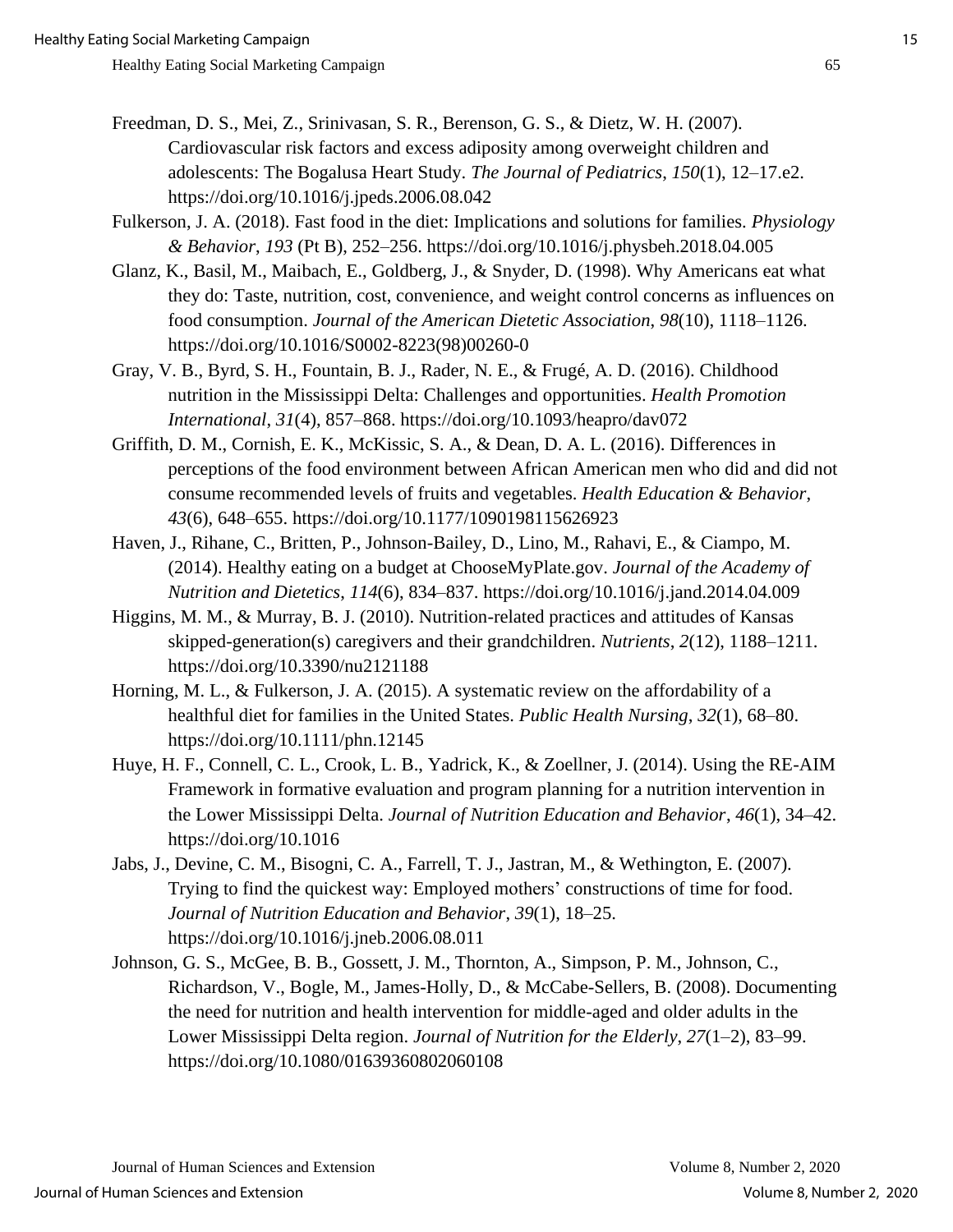- 
- Kaur, J., Lamb, M. M., & Ogden, C. L. (2015). The association between food insecurity and obesity in children—The National Health and Nutrition Examination Survey. *Journal of the Academy of Nutrition and Dietetics*, *115*(5), 751–758. https://doi.org/10.1016/j.jand.2015.01.003
- Kicklighter, J. R., Whitley, D. M., Kelley, S. J., Shipskie, S. M., Taube, J. L., & Berry, R. C. (2007). Grandparents raising grandchildren: A response to a nutrition and physical activity intervention. *Journal of the American Dietetic Association*, *107*(7), 1210–1213. https://doi.org/10.1016/j.jada.2007.04.006
- Krebs-Smith, S. M., Guenther, P. M., Subar, A. F., Kirkpatrick, S. I., & Dodd, K. W. (2010). Americans do not meet federal dietary recommendations. *The Journal of Nutrition*, *140*(10), 1832–1838. https://doi.org/10.3945/jn.110.124826
- Lambert, L. G., Monroe, A., & Wolff, L. (2010). Mississippi elementary school teachers' perspectives on providing nutrition competencies under the framework of their school wellness policy. *Journal of Nutrition Education and Behavior*, *42*(4), 271–276.e4. https://doi.org/10.1016/j.jneb.2009.08.007
- Laraia, B. A., Leak, T. M., Tester, J. M., & Leung, C. W. (2017). Biobehavioral factors that shape nutrition in low-income populations: A narrative review. *American Journal of Preventive Medicine*, *52*(2, Suppl2), S118–S126. https://doi.org/10.1016/j.amepre.2016.08.003
- McCabe-Sellers, B. J., Bowman, S., Stuff, J. E., Champagne, C. M., Simpson, P. M., & Bogle, M. L. (2007). Assessment of the diet quality of US adults in the Lower Mississippi Delta. *The American Journal of Clinical Nutrition*, *86*(3), 697–706. https://doi.org/10.1093/ajcn/86.3.697
- Ndirangu, M., Perkins, H., Yadrick, K., West, J. R., Bogle, M. L., Avis-Williams, A., Santell, R., & Connell, C. L. (2007). Conducting needs assessment using the comprehensive participatory planning and evaluation model to develop nutrition and physical activity interventions in a rural community in the Mississippi delta. *Progress in Community Health Partnerships*, *1*(1), 41–48. https://doi.org/10.1353/cpr.0.0005
- Ogden, C. L., Carroll, M. D., Fryar, C. D., & Flegal, K. M. (2015). Prevalence of obesity among adults and youth: United States, 2011–2014. *NCHS Data Brief*, *219*, 1–8.
- Robert Wood Johnson Foundation. (2017). *Adult obesity in the United States—The state of obesity*. https://stateofobesity.org/adult-obesity/
- Robert Wood Johnson Foundation. (2018). *The state of childhood obesity*. https://www.stateofobesity.org/childhood/
- Robinson, T. (2008). Applying the socio-ecological model to improving fruit and vegetable intake among low-income African Americans. *Journal of Community Health*, *33*(6), 395– 406. https://doi.org/10.1007/s10900-008-9109-5
- Singh, A. S., Mulder, C., Twisk, J. W. R., Van Mechelen, W., & Chinapaw, M. J. M. (2008). Tracking of childhood overweight into adulthood: A systematic review of the literature. *Obesity Reviews*, *9*(5), 474–488. https://doi.org/10.1111/j.1467-789X.2008.00475.x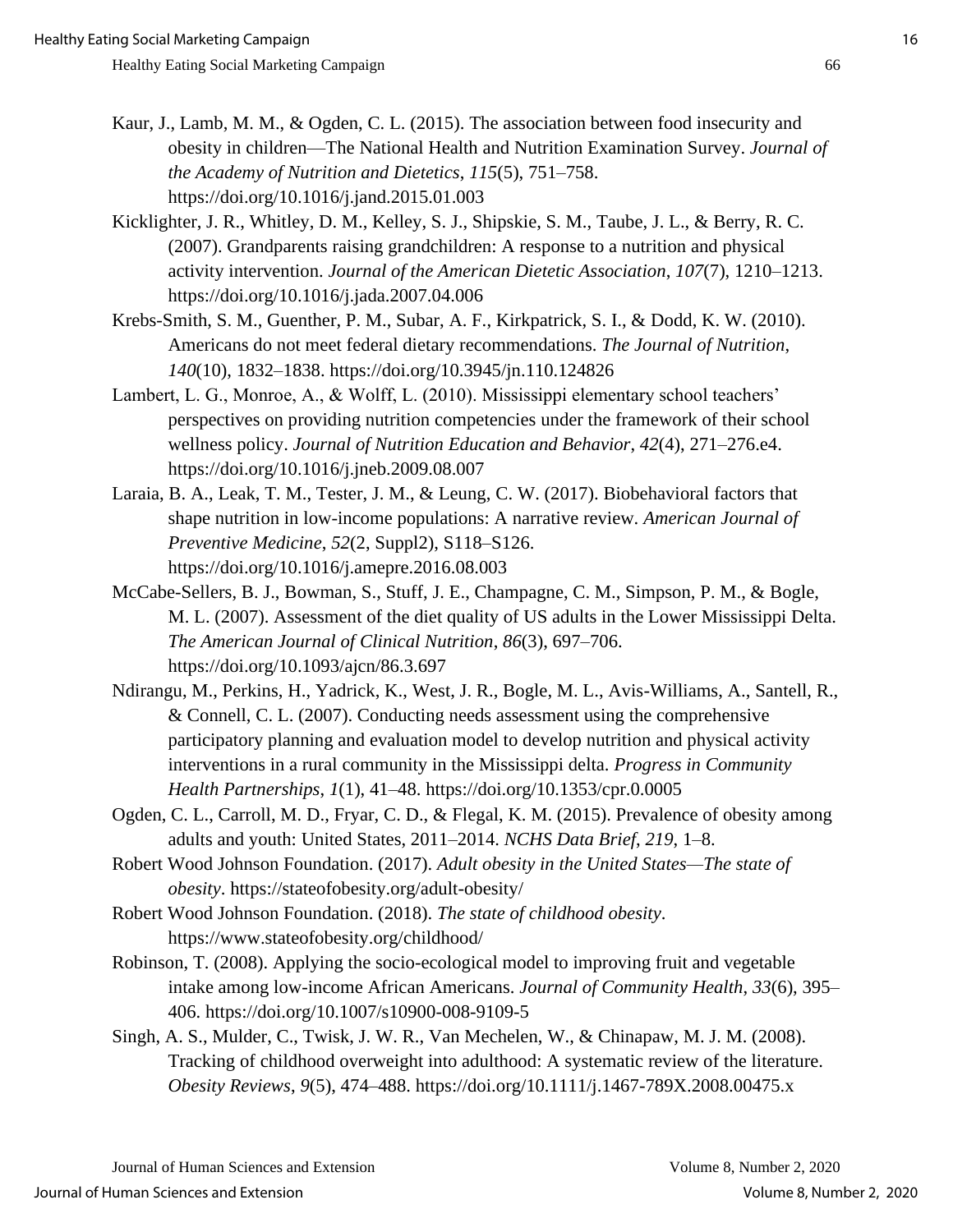- Singh, G. K., Siahpush, M., & Kogan, M. D. (2010). Rising social inequalities in U.S. childhood obesity, 2003–2007. *Annals of Epidemiology*, *20*(1), 40–52. https://doi.org/10.1016/j.annepidem.2009.09.008
- Smith, J., Lensing, S., Horton, J. A., Lovejoy, J., Zaghloul, S., Forrester, I., McGee, B. B., & Bogle, M. L. (1999). Prevalence of self-reported nutrition-related health problems in the Lower Mississippi Delta. *American Journal of Public Health*, *89*(9), 1418–1421. (10474563). https://doi.org/10.2105/ajph.89.9.1418
- Smith, L. P., Ng, S. W., & Popkin, B. M. (2013). Trends in US home food preparation and consumption: Analysis of national nutrition surveys and time use studies from 1965-1966 to 2007-2008*. Nutrition Journal, 12*, Article 45. https://doi.org/10.1186/1475-2891-12-45
- Thomson, C. A., & Ravia, J. (2011). A systematic review of behavioral interventions to promote intake of fruit and vegetables. *Journal of the American Dietetic Association*, *111*(10), 1523–1535. https://doi.org/10.1016/j.jada.2011.07.013
- Tucker, K. L., Maras, J., Champagne, C., Connell, C., Goolsby, S., Weber, J., Zaghloul, S., Carithers, T., & Bogle, M. L. (2005). A regional food-frequency questionnaire for the U.S. Mississippi Delta. *Public Health Nutrition*, *8*(1), 87–96.
- U.S. Department of Agriculture. (2017). *SNAP-Ed plan guidance.* https://snaped.fns.usda.gov/administration/snap-ed-plan-guidance-and-templates
- U.S. Department of Agriculture-Economic Research Service. (2017). *Poverty* [Poverty data by state and county level]. https://data.ers.usda.gov/reports.aspx?ID=17826
- U.S. Department of Health and Human Services, & U.S. Department of Agriculture. (2015). 2015-2020 dietary guidelines for Americans (8<sup>th</sup> ed.). https://health.gov/dietaryguidelines/2015/guidelines/
- Yadrick, K., Horton, J., Stuff, J., McGee, B., Bogle, M., Davis, L., Forrester, I., Strickland, E., Casey, P. H., Ryan, D., Champagne, C., Mellad, K., Neal, E., Zaghlul, S., & Lower Mississippi Delta Nutrition Intervention Research Initiative Consortium (2001). Perceptions of community nutrition and health needs in the Lower Mississippi Delta: A key informant approach. *Journal of Nutrition Education and Behavior*, *33*(5), 266–277. https://doi.org/10.1016/s1499-4046(06)60291-1
- Yeh, M.-C., Ickes, S. B., Lowenstein, L. M., Shuval, K., Ammerman, A. S., Farris, R., & Katz, D. L. (2008). Understanding barriers and facilitators of fruit and vegetable consumption among a diverse multi-ethnic population in the USA. *Health Promotion International*, *23*(1), 42–51. https://doi.org/10.1093/heapro/dam044

*Rahel Mathews* is an Assistant Professor in Nutrition at the Department of Food Science, Nutrition and Health Promotion, Mississippi State University.

*Laura H. Downey* is an Extension Evaluation Specialist for the Mississippi State University Extension Service and Associate Extension Professor for the School of Human Sciences, Mississippi State University.